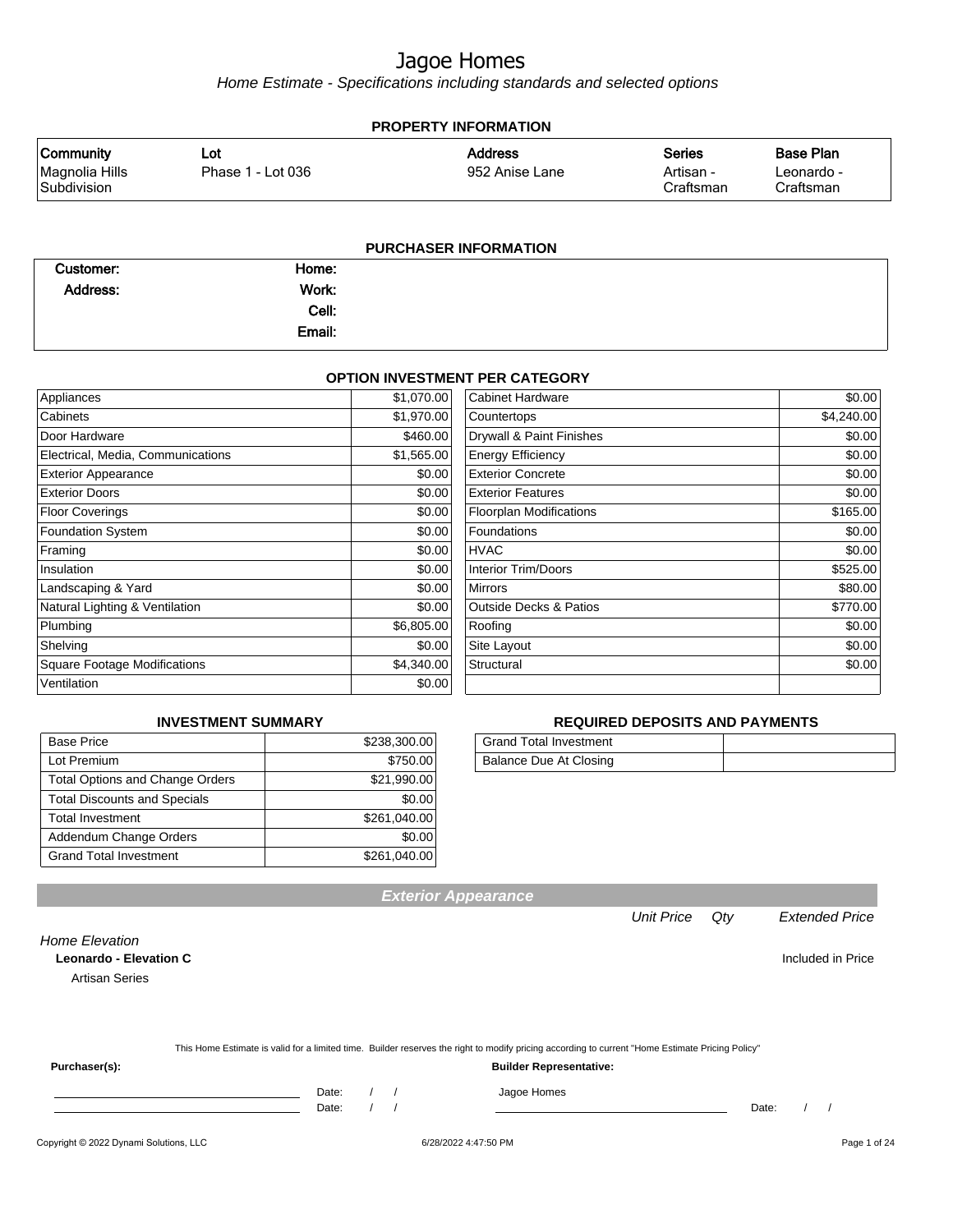Home Estimate - Specifications including standards and selected options

| Community<br>Magnolia Hills<br>Subdivision<br><b>Cultured Stone</b><br><b>Cultured Stone</b> | Lot<br>Phase 1 - Lot 036                                                                                                                                                    | <b>Address</b><br>952 Anise Lane<br><b>Exterior Appearance</b> | <b>Series</b><br>Artisan -<br>Craftsman |     | <b>Base Plan</b><br>Leonardo -<br>Craftsman |
|----------------------------------------------------------------------------------------------|-----------------------------------------------------------------------------------------------------------------------------------------------------------------------------|----------------------------------------------------------------|-----------------------------------------|-----|---------------------------------------------|
|                                                                                              |                                                                                                                                                                             |                                                                |                                         |     |                                             |
|                                                                                              |                                                                                                                                                                             |                                                                |                                         |     |                                             |
|                                                                                              |                                                                                                                                                                             |                                                                | <b>Unit Price</b>                       | Qty | <b>Extended Price</b>                       |
| Color                                                                                        |                                                                                                                                                                             |                                                                |                                         |     | Included in Price                           |
| Selected Color: Ledgestone Wheat                                                             |                                                                                                                                                                             |                                                                |                                         |     | Included in Price                           |
| Drop Brick Ledge<br>Drop Brick Ledge, Included                                               |                                                                                                                                                                             |                                                                |                                         |     | \$0.00                                      |
| <b>Brick Skirt</b><br><b>Brick Skirt</b>                                                     |                                                                                                                                                                             |                                                                |                                         |     | \$0.00                                      |
| <b>Brick Color</b><br>Selected Brick Color: Brownstone                                       |                                                                                                                                                                             |                                                                |                                         |     | Included in Price                           |
|                                                                                              |                                                                                                                                                                             | <b>Foundation System</b>                                       |                                         |     |                                             |
|                                                                                              |                                                                                                                                                                             |                                                                | <b>Unit Price</b>                       | Qty | <b>Extended Price</b>                       |
| <b>Foundation System</b><br><b>Insulated Concrete Slab</b>                                   |                                                                                                                                                                             |                                                                |                                         |     | Included in Price                           |
|                                                                                              |                                                                                                                                                                             | <b>Energy Efficiency</b>                                       |                                         |     |                                             |
| <b>HERS Rating</b><br>HERS Rated Home (Less than 85 Score)                                   |                                                                                                                                                                             |                                                                | <b>Unit Price</b>                       | Qty | <b>Extended Price</b><br>Included in Price  |
|                                                                                              | Note - Jagoe Homes receives all applicable rebates for energy efficiency, utilities,<br>manufacturers, etc. Rebates have been reflected as a discount in Base Price of Home |                                                                |                                         |     |                                             |
|                                                                                              |                                                                                                                                                                             | <b>Square Footage Modifications</b>                            |                                         |     |                                             |
|                                                                                              |                                                                                                                                                                             |                                                                | <b>Unit Price</b>                       | Qty | <b>Extended Price</b>                       |
|                                                                                              | Owner's Suite & Owner's Closet - 2' Expansion in Depth<br>Owner's Suite & Owner's Closet - 2' Expansion in Depth                                                            |                                                                |                                         |     | \$4,340.00                                  |
|                                                                                              |                                                                                                                                                                             | <b>Floorplan Modifications</b>                                 |                                         |     |                                             |
|                                                                                              |                                                                                                                                                                             |                                                                | <b>Unit Price</b>                       | Qty | <b>Extended Price</b>                       |
| <b>Floorplan Modifications</b><br>12" Shelving will be removed                               | Convert Hallway Coat Closet into Pantry, Includes 5 Runs of 16" Wire Shelving                                                                                               |                                                                |                                         |     | \$165.00                                    |

This Home Estimate is valid for a limited time. Builder reserves the right to modify pricing according to current "Home Estimate Pricing Policy"

**Purchaser(s): Builder Representative:** Date: / / Jagoe Homes<br>Date: / / Jagoe Homes Date: / / **Date: / / 2006** Date: / / / Date: / / / Date: / / / 2006 Date: / / / 2006 Date: / / / 2006 Date: / / / 2006 Date: / / / 2007 Date: / / / 2007 Date: / / / 2007 Date: / / / 2007 Date: / / / 2007 Date: / / / 2007 D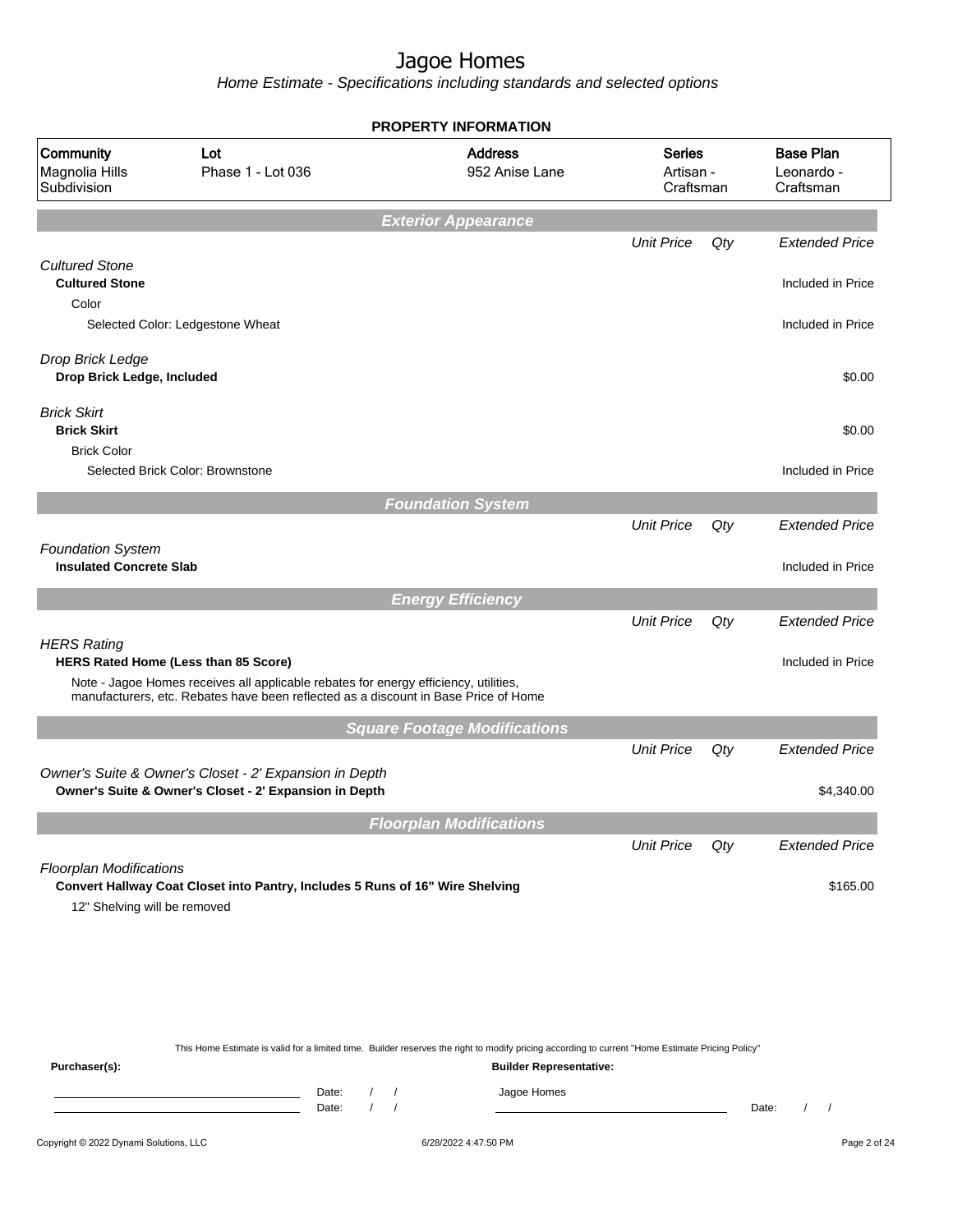Home Estimate - Specifications including standards and selected options

|                                                                                                       |                                                                                                                                                                          | <b>PROPERTY INFORMATION</b>                                                                                                                                                                       |                                         |     |                                             |
|-------------------------------------------------------------------------------------------------------|--------------------------------------------------------------------------------------------------------------------------------------------------------------------------|---------------------------------------------------------------------------------------------------------------------------------------------------------------------------------------------------|-----------------------------------------|-----|---------------------------------------------|
| Community<br>Magnolia Hills<br>Subdivision                                                            | Lot<br>Phase 1 - Lot 036                                                                                                                                                 | <b>Address</b><br>952 Anise Lane                                                                                                                                                                  | <b>Series</b><br>Artisan -<br>Craftsman |     | <b>Base Plan</b><br>Leonardo -<br>Craftsman |
|                                                                                                       |                                                                                                                                                                          | <b>Structural</b>                                                                                                                                                                                 |                                         |     |                                             |
| Concrete Slab<br>Barrier, Termite Warranty 1 year                                                     | Concrete Slab 4" thick (avg), 3500 psi, Slab fill 6" minimum, 6 mil polyethylene Vapor                                                                                   |                                                                                                                                                                                                   | <b>Unit Price</b>                       | Qty | <b>Extended Price</b><br>Included in Price  |
| <b>Foundation Block</b>                                                                               | Block Size - Dropped Brick Ledge 12"x8"x16" & 8"x8"x16"                                                                                                                  |                                                                                                                                                                                                   |                                         |     | \$0.00                                      |
| <b>Foundation Drain</b>                                                                               | <b>Foundation Drain - Gravel French Drain</b>                                                                                                                            |                                                                                                                                                                                                   |                                         |     | Included in Price                           |
|                                                                                                       |                                                                                                                                                                          | <b>Outside Decks &amp; Patios</b>                                                                                                                                                                 |                                         |     |                                             |
|                                                                                                       | Outside Retreat Concrete Patio or Covered Patio<br>16' Wide x 10' Deep Concrete Patio, 3500 psi                                                                          |                                                                                                                                                                                                   | <b>Unit Price</b>                       | Qty | <b>Extended Price</b><br>\$770.00           |
| Finish                                                                                                | Selected Finish: Broom Finish                                                                                                                                            |                                                                                                                                                                                                   |                                         |     | Included in Price                           |
|                                                                                                       |                                                                                                                                                                          |                                                                                                                                                                                                   |                                         |     |                                             |
|                                                                                                       |                                                                                                                                                                          | <b>Exterior Doors</b>                                                                                                                                                                             | <b>Unit Price</b>                       | Qty | <b>Extended Price</b>                       |
| Front Entry Door                                                                                      | HD Smooth Steel 3/0 Painted Craftsman MHD-217-010-2 w/ 22x17 Clear Glass Insert<br>Consult with Design Coordinator for Glass Pattern, Door Handle, and Paint Selections. |                                                                                                                                                                                                   |                                         |     | Included in Price                           |
| 16' Craftsman Garage Overhead Door                                                                    | Carriage House Stamped 16x7 Garage Door<br>CHI 5250   Stamped Carriage House Steel   Includes Decorative Hardware                                                        |                                                                                                                                                                                                   |                                         |     | Included in Price                           |
| Color<br>Selected Color: White                                                                        |                                                                                                                                                                          |                                                                                                                                                                                                   |                                         |     | Included in Price                           |
| Family Room Patio Door<br>HD Steel Smooth Full Glass 3/0 Door<br>match interior door paint selection. | HD Steel Smooth Full Glass 3/0 Door. Exterior door paint to be selected. Interior of door will                                                                           |                                                                                                                                                                                                   |                                         |     | Included in Price                           |
| Garage-to-Home Door                                                                                   | Solid Core Smooth 5 Panel Equal 2/8 Door<br>Solid Core Smooth 5 Panel Equal 2/8 Door. Door will match interior door paint selection.                                     |                                                                                                                                                                                                   |                                         |     | \$0.00                                      |
| Garage Door Opener                                                                                    | <b>Garage Door Opener(s) with 2 Transmitters</b>                                                                                                                         |                                                                                                                                                                                                   |                                         |     | Included in Price                           |
| Purchaser(s):                                                                                         | D <sub>0</sub>                                                                                                                                                           | This Home Estimate is valid for a limited time. Builder reserves the right to modify pricing according to current "Home Estimate Pricing Policy"<br><b>Builder Representative:</b><br>logon Homon |                                         |     |                                             |

Copyright © 2022 Dynami Solutions, LLC <br>
G/28/2022 4:47:50 PM Page 3 of 24 Date: / / Jagoe Homes<br>Date: / / Jagoe Homes Date: / / **Date: / / 2006** Date: / / / Date: / / / Date: / / / 2006 Date: / / / 2006 Date: / / / 2006 Date: / / / 2006 Date: / / / 2007 Date: / / / 2007 Date: / / / 2007 Date: / / / 2007 Date: / / / 2007 Date: / / / 2007 D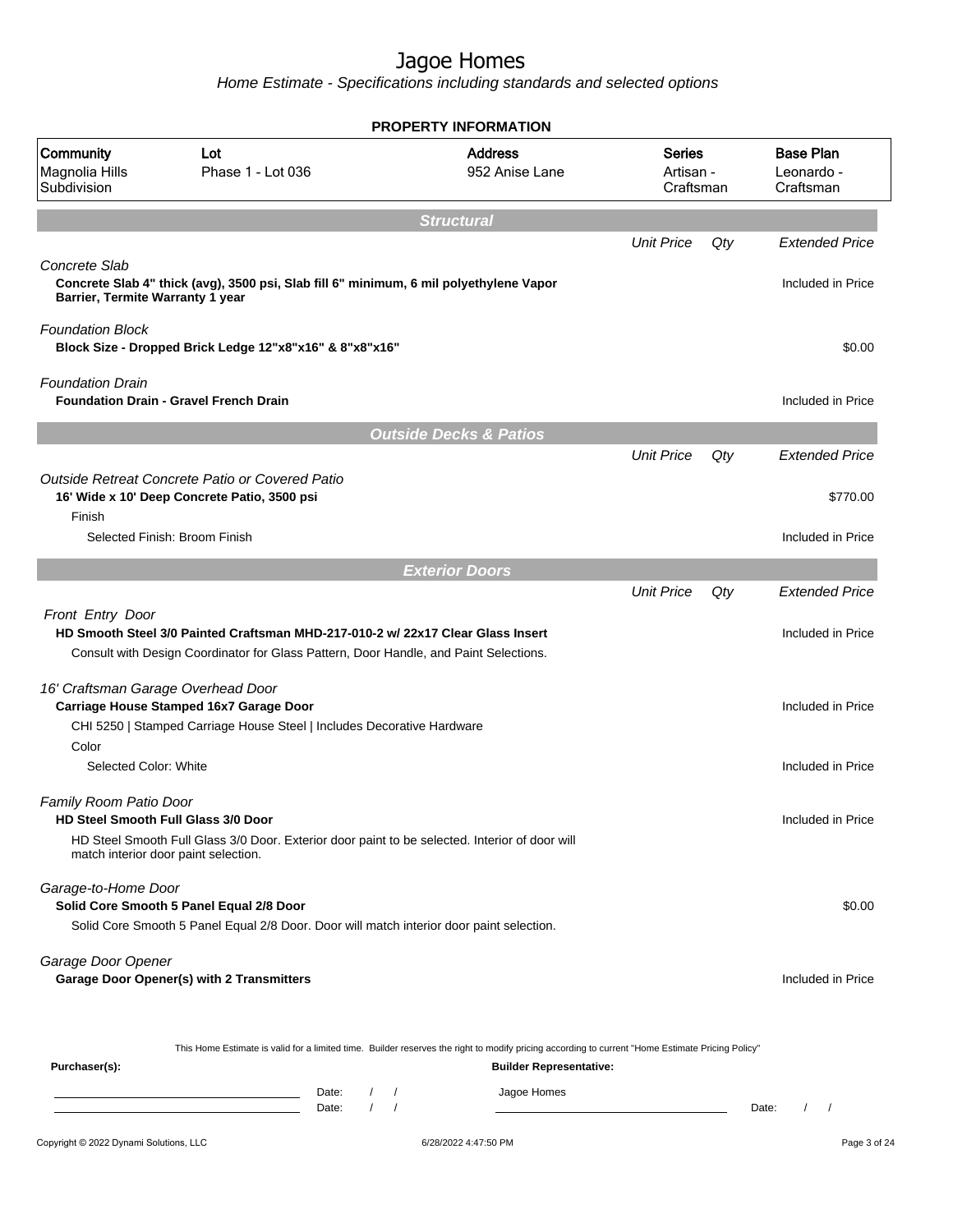Home Estimate - Specifications including standards and selected options

|                                            |                                                                                                                                                                                                                             | <b>PROPERTY INFORMATION</b>               |                                         |     |                                             |
|--------------------------------------------|-----------------------------------------------------------------------------------------------------------------------------------------------------------------------------------------------------------------------------|-------------------------------------------|-----------------------------------------|-----|---------------------------------------------|
| Community<br>Magnolia Hills<br>Subdivision | Lot<br>Phase 1 - Lot 036                                                                                                                                                                                                    | <b>Address</b><br>952 Anise Lane          | <b>Series</b><br>Artisan -<br>Craftsman |     | <b>Base Plan</b><br>Leonardo -<br>Craftsman |
|                                            |                                                                                                                                                                                                                             | <b>Natural Lighting &amp; Ventilation</b> |                                         |     |                                             |
|                                            |                                                                                                                                                                                                                             |                                           | <b>Unit Price</b>                       | Qty | <b>Extended Price</b>                       |
| <b>Entire Home Windows</b>                 | Vinyl Low E Single Hung Window w/ GBG & Half Screen                                                                                                                                                                         |                                           |                                         |     | Included in Price                           |
|                                            | Vinyl Low E Single Hung Window w/ GBG & Half Screen. Glass is Clear unless otherwise<br>noted. Grilles are between the glass. Grille patterns will differ based on Home Series. Please<br>confirm with New Home Consultant. |                                           |                                         |     |                                             |
| <b>Window Color</b>                        |                                                                                                                                                                                                                             |                                           |                                         |     |                                             |
|                                            | Selected Window Color: White Exterior/White Interior                                                                                                                                                                        |                                           |                                         |     | Included in Price                           |
|                                            | Entire Home Extended Jambs and Casing<br>Extended Jambs and Casing (No Window Stool) Package for Windows                                                                                                                    |                                           |                                         |     | Included in Price                           |
|                                            | Includes extended jambs and casing on all additional windows                                                                                                                                                                |                                           |                                         |     |                                             |
|                                            | <b>Extended Jambs and Casing for Additional Windows</b><br><b>Extended Jambs and Casing (No Window Stool) Package for Windows</b>                                                                                           |                                           |                                         |     | Included in Price                           |
|                                            | Includes extended jambs and casing on all additional windows                                                                                                                                                                |                                           |                                         |     |                                             |
|                                            |                                                                                                                                                                                                                             |                                           |                                         |     |                                             |
|                                            |                                                                                                                                                                                                                             | <b>Exterior Concrete</b>                  | <b>Unit Price</b>                       | Qty | <b>Extended Price</b>                       |
| <b>Exterior Concrete Driveway</b>          | Driveway/Parking Double Garage: 16' 3" wide, 3500 psi                                                                                                                                                                       |                                           |                                         |     | Included in Price                           |
| Finish                                     |                                                                                                                                                                                                                             |                                           |                                         |     |                                             |
|                                            | Selected Finish: Broom Finish                                                                                                                                                                                               |                                           |                                         |     | Included in Price                           |
|                                            | Exterior Concrete - Front Porch & Sidewalk                                                                                                                                                                                  |                                           |                                         |     |                                             |
|                                            | Exterior Concrete - Front Porch & Sidewalk, 3500 psi                                                                                                                                                                        |                                           |                                         |     | Included in Price                           |
| Finish                                     |                                                                                                                                                                                                                             |                                           |                                         |     |                                             |
|                                            | Selected Finish: Broom Finish                                                                                                                                                                                               |                                           |                                         |     | Included in Price                           |
| <b>Exterior Concrete - City Sidewalk</b>   | Exterior Concrete - City Sidewalk, 3500 psi, Broom Finish                                                                                                                                                                   |                                           |                                         |     | Included in Price                           |
|                                            |                                                                                                                                                                                                                             | <b>Exterior Features</b>                  |                                         |     |                                             |
|                                            |                                                                                                                                                                                                                             |                                           | <b>Unit Price</b>                       | Qty | <b>Extended Price</b>                       |
| <b>Exterior Siding</b>                     |                                                                                                                                                                                                                             |                                           |                                         |     |                                             |
|                                            | Exterior Portfolio - Double 4" Vinyl Siding                                                                                                                                                                                 |                                           |                                         |     | Included in Price                           |
| Color                                      |                                                                                                                                                                                                                             |                                           |                                         |     |                                             |
| Selected Color: Canyon                     |                                                                                                                                                                                                                             |                                           |                                         |     | Included in Price                           |
|                                            |                                                                                                                                                                                                                             |                                           |                                         |     |                                             |
|                                            |                                                                                                                                                                                                                             |                                           |                                         |     |                                             |

This Home Estimate is valid for a limited time. Builder reserves the right to modify pricing according to current "Home Estimate Pricing Policy" **Purchaser(s): Builder Representative:** Date: / / Jagoe Homes<br>Date: / / Jagoe Homes Date: / / **Date: / / 2006** Date: / / **Date: / / / 2006** Date: / / / 2006 Date: / / / 2006 Date: / / / 2006 Date: / / / 2007 Date: / / / 2007 Date: / / / 2008 Date: / / / 2008 Date: / / / 2008 Date: / / / 2008 Date: / / / 2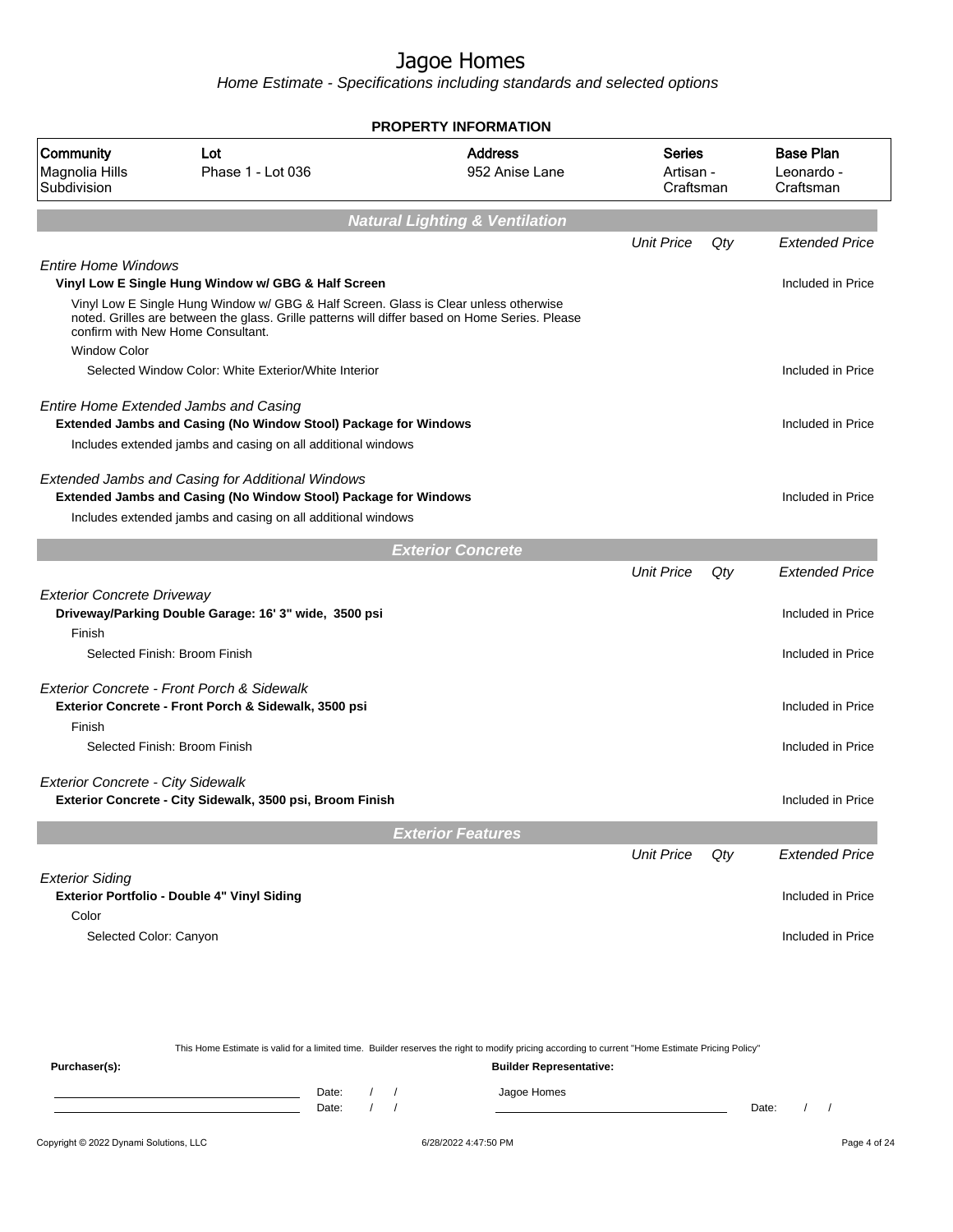Home Estimate - Specifications including standards and selected options

|                                                                                 |                                                                                                                                                                       | <b>PROPERTY INFORMATION</b>      |                                         |                                             |
|---------------------------------------------------------------------------------|-----------------------------------------------------------------------------------------------------------------------------------------------------------------------|----------------------------------|-----------------------------------------|---------------------------------------------|
| Community<br>Magnolia Hills<br>Subdivision                                      | Lot<br>Phase 1 - Lot 036                                                                                                                                              | <b>Address</b><br>952 Anise Lane | <b>Series</b><br>Artisan -<br>Craftsman | <b>Base Plan</b><br>Leonardo -<br>Craftsman |
|                                                                                 |                                                                                                                                                                       | <b>Exterior Features</b>         |                                         |                                             |
|                                                                                 |                                                                                                                                                                       |                                  | <b>Unit Price</b><br>Qty                | <b>Extended Price</b>                       |
| Exterior Bracket/Corbel<br>Color                                                | Exterior Bracket(s), Corbel(s) Painted                                                                                                                                |                                  |                                         | Included in Price                           |
|                                                                                 | Selected Color: SW7006 Extra White (White Coordinate)                                                                                                                 |                                  |                                         | Included in Price                           |
| Garage Door Header, Stained<br>Garage Door Header, Stained                      |                                                                                                                                                                       |                                  |                                         | Included in Price                           |
| <b>Stain Color</b>                                                              |                                                                                                                                                                       |                                  |                                         |                                             |
|                                                                                 | Selected Stain Color: SW Woodscapes Acrylic SW3007 Lodge Brown                                                                                                        |                                  |                                         | Included in Price                           |
| <b>Exterior Decorative Siding</b><br><b>Exterior Portfolio Perfection Shake</b> |                                                                                                                                                                       |                                  |                                         | Included in Price                           |
| Color                                                                           | Perfection shingles have a more finished appearance than a hand-split shake. They are<br>patterned from #1 Red Cedar and offer a cleaner and more uniform appearance. |                                  |                                         |                                             |
|                                                                                 | Selected Color: Country Beige                                                                                                                                         |                                  |                                         | Included in Price                           |
| <b>Exterior Special Trim Areas</b><br>color selected.                           | Aluminum Wrapped Trim: Window Trim, Beams, Rake/Fascia, etc. Color will match Soffit<br>See plan for details. Color will match Soffit Color Selected.                 |                                  |                                         | Included in Price                           |
| <b>Exterior Vinyl Corner Trim(s)</b>                                            |                                                                                                                                                                       |                                  |                                         |                                             |
| <b>Vinyl Corner Trim(s)</b>                                                     |                                                                                                                                                                       |                                  |                                         | Included in Price                           |
| Color                                                                           |                                                                                                                                                                       |                                  |                                         |                                             |
| Selected Color: White                                                           |                                                                                                                                                                       |                                  |                                         | Included in Price                           |
| Fascia<br><b>Fascia Aluminum</b>                                                |                                                                                                                                                                       |                                  |                                         | Included in Price                           |
|                                                                                 | Color will match Soffit Color Selected                                                                                                                                |                                  |                                         |                                             |
| Soffit<br><b>Soffit - Continuous Perforated Vinyl</b>                           |                                                                                                                                                                       |                                  |                                         | Included in Price                           |
| Color                                                                           |                                                                                                                                                                       |                                  |                                         |                                             |
| Selected Color: White                                                           |                                                                                                                                                                       |                                  |                                         | Included in Price                           |
| Gutter                                                                          |                                                                                                                                                                       |                                  |                                         |                                             |
| Gutters Aluminum 5" (.027 gauge)                                                |                                                                                                                                                                       |                                  |                                         | Included in Price                           |
| Color                                                                           |                                                                                                                                                                       |                                  |                                         |                                             |
| Selected Color: White                                                           |                                                                                                                                                                       |                                  |                                         | Included in Price                           |
|                                                                                 |                                                                                                                                                                       |                                  |                                         |                                             |

Copyright © 2022 Dynami Solutions, LLC 6/28/2022 4:47:50 PM Page 5 of 24 This Home Estimate is valid for a limited time. Builder reserves the right to modify pricing according to current "Home Estimate Pricing Policy" **Purchaser(s): Builder Representative:** Date: / / Jagoe Homes<br>Date: / / Jagoe Homes Date: / / **Date: / / 2006** Date: / / / Date: / / / Date: / / / 2006 Date: / / / 2006 Date: / / / 2006 Date: / / / 2006 Date: / / / 2007 Date: / / / 2007 Date: / / / 2007 Date: / / / 2007 Date: / / / 2007 Date: / / / 2007 D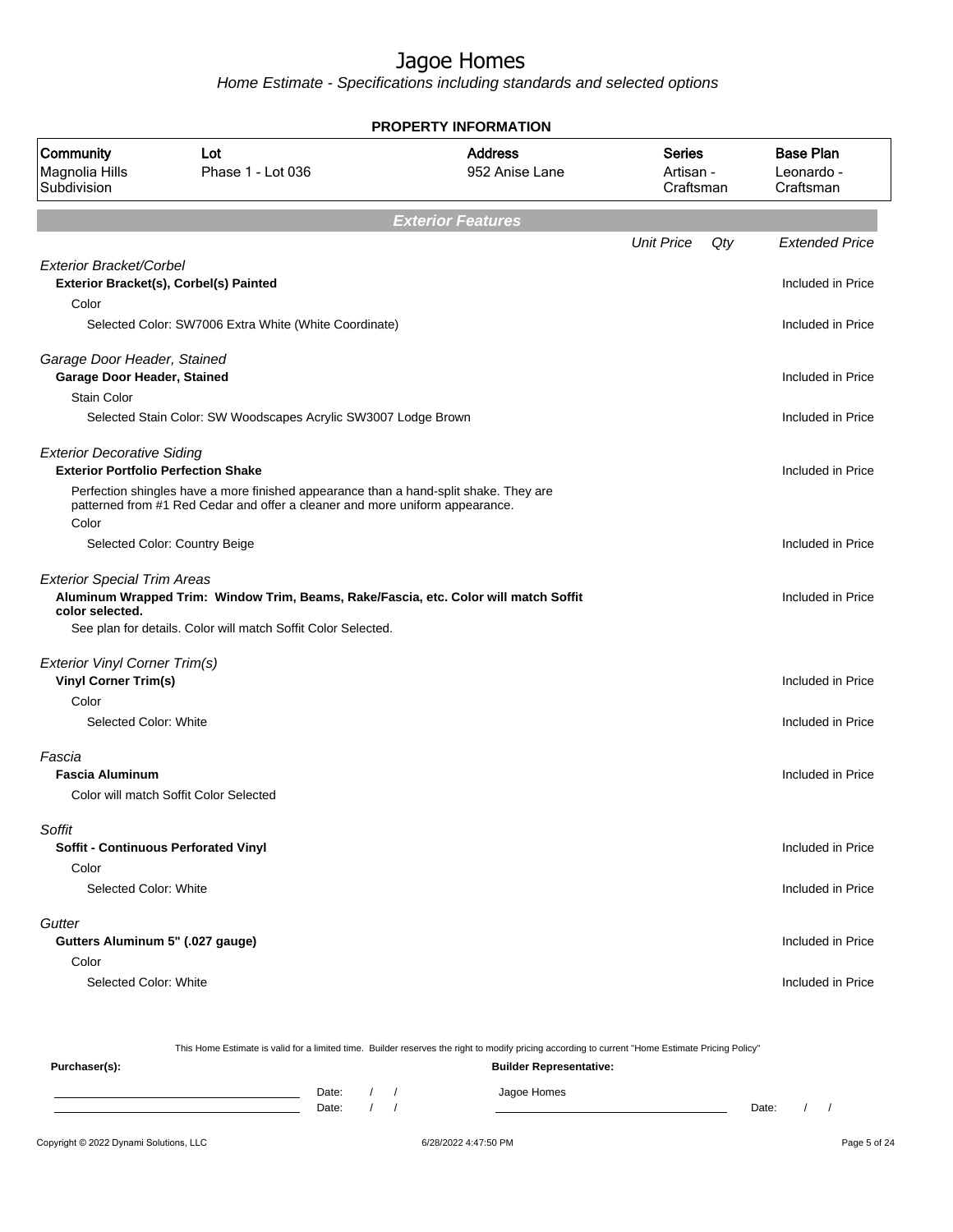|                                                            |                                                                                                                                                  | <b>PROPERTY INFORMATION</b>      |                                         |     |                                               |
|------------------------------------------------------------|--------------------------------------------------------------------------------------------------------------------------------------------------|----------------------------------|-----------------------------------------|-----|-----------------------------------------------|
| Community<br>Magnolia Hills<br>Subdivision                 | Lot<br>Phase 1 - Lot 036                                                                                                                         | <b>Address</b><br>952 Anise Lane | <b>Series</b><br>Artisan -<br>Craftsman |     | <b>Base Plan</b><br>Leonardo -<br>Craftsman   |
|                                                            |                                                                                                                                                  | <b>Exterior Features</b>         |                                         |     |                                               |
|                                                            |                                                                                                                                                  |                                  | <b>Unit Price</b>                       | Qty | <b>Extended Price</b>                         |
| Downspout                                                  | Downspouts Aluminum 3" x 2" (.027 gauge)                                                                                                         |                                  |                                         |     | Included in Price                             |
| Splash Block<br>Splash Blocks 24" precast concrete         |                                                                                                                                                  |                                  |                                         |     | Included in Price                             |
| Front Porch Post                                           | Wood Porch Post & Bracket Size & Type per plan, Stained                                                                                          |                                  |                                         |     | Included in Price                             |
| <b>Stain Color</b>                                         | Selected Stain Color: SW Woodscapes Acrylic SW3007 Lodge Brown                                                                                   |                                  |                                         |     | Included in Price                             |
| Flashing<br><b>Flashing see Plan Detail</b>                |                                                                                                                                                  |                                  |                                         |     | Included in Price                             |
| <b>Exterior Mailbox</b>                                    | <b>Centralized Mailbox - Cluster Box Unit</b>                                                                                                    |                                  |                                         |     | \$0.00                                        |
|                                                            |                                                                                                                                                  | <b>Roofing</b>                   |                                         |     |                                               |
|                                                            |                                                                                                                                                  |                                  | <b>Unit Price</b>                       | Qty | <b>Extended Price</b>                         |
| <b>Roof Felt</b>                                           | Synthetic Underlayment or Felt, Aluminum Drip Edge                                                                                               |                                  |                                         |     | Included in Price                             |
| <b>Roof Shingles</b><br>Roofing Color                      | 30 Year GAF Dimensional Roof Shingles                                                                                                            |                                  |                                         |     | Included in Price                             |
|                                                            | Selected Roofing Color: Charcoal                                                                                                                 |                                  |                                         |     | Included in Price                             |
| Roof Valley Material<br>Ice and Water Shield or Equivalent |                                                                                                                                                  |                                  |                                         |     | Included in Price                             |
|                                                            |                                                                                                                                                  | <b>Insulation</b>                |                                         |     |                                               |
|                                                            |                                                                                                                                                  |                                  | <b>Unit Price</b>                       | Qty | <b>Extended Price</b>                         |
| <b>Entire Home Foundation Insulation</b>                   | Foundation Perimeter 1"x24" Styrofoam R5.0                                                                                                       |                                  |                                         |     | Included in Price                             |
| Living Area Wall Insulation                                | Living Area Walls R15 Fiberglass Blown-In &/or Batt Wall System                                                                                  |                                  |                                         |     | Included in Price                             |
| Living Area Ceiling Insulation                             | Living Area Flat Ceiling R38 (Average) Blown-In Fiberglass                                                                                       |                                  |                                         |     | Included in Price                             |
| Purchaser(s):                                              | This Home Estimate is valid for a limited time. Builder reserves the right to modify pricing according to current "Home Estimate Pricing Policy" | <b>Builder Representative:</b>   |                                         |     |                                               |
|                                                            | $\sqrt{2}$<br>Date:<br><u> 1989 - Johann Barn, amerikansk politiker (</u>                                                                        | Jagoe Homes<br>$\sqrt{2}$        |                                         |     |                                               |
|                                                            | $\sqrt{ }$<br>Date:                                                                                                                              | $\sqrt{ }$                       |                                         |     | Date:<br>$\prime$<br>$\overline{\phantom{a}}$ |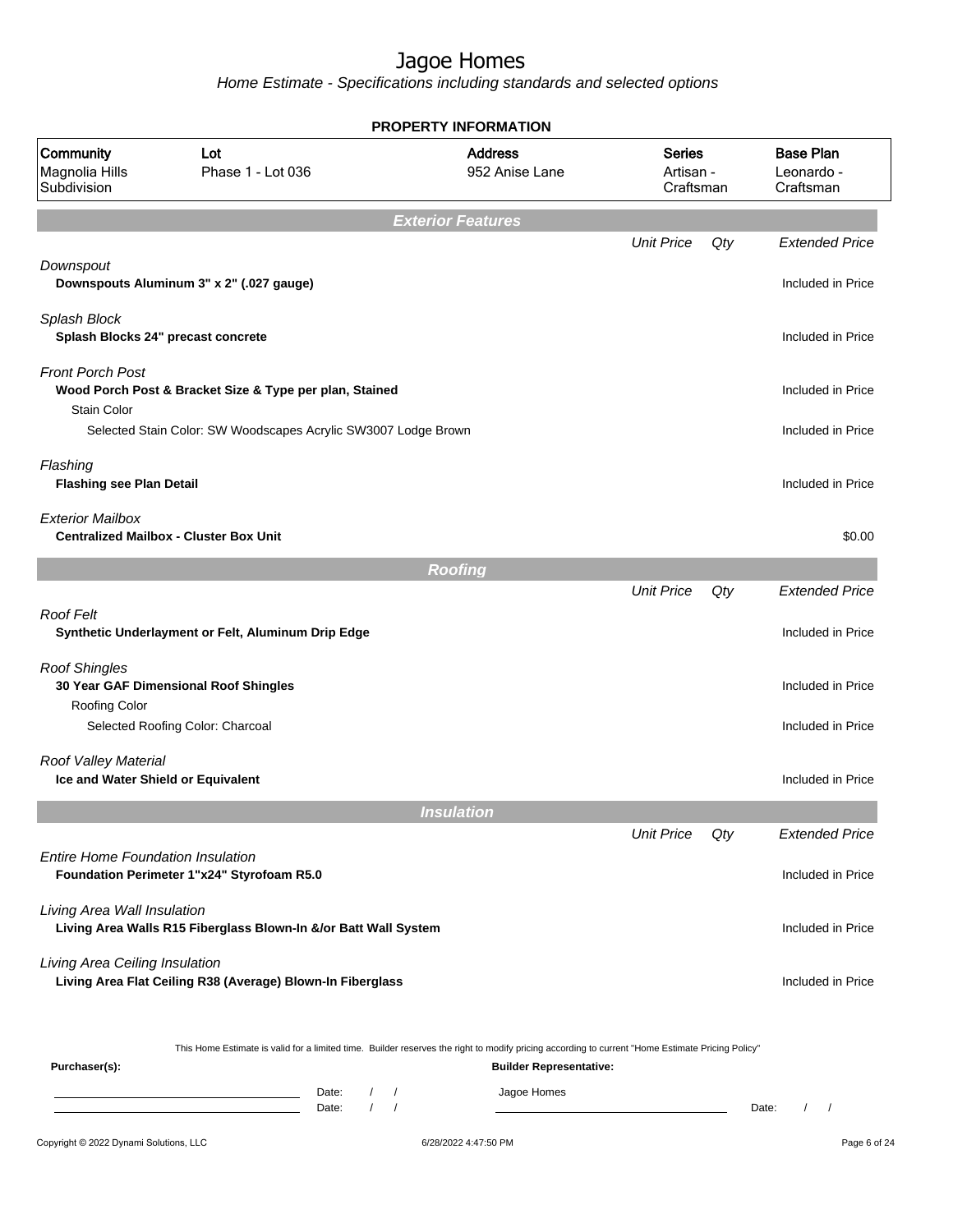|                                                        |                                                                                                                                                  |                        | <b>PROPERTY INFORMATION</b>         |                                         |     |                                             |
|--------------------------------------------------------|--------------------------------------------------------------------------------------------------------------------------------------------------|------------------------|-------------------------------------|-----------------------------------------|-----|---------------------------------------------|
| Community<br>Magnolia Hills<br>Subdivision             | Lot<br>Phase 1 - Lot 036                                                                                                                         |                        | <b>Address</b><br>952 Anise Lane    | <b>Series</b><br>Artisan -<br>Craftsman |     | <b>Base Plan</b><br>Leonardo -<br>Craftsman |
|                                                        |                                                                                                                                                  |                        | <b>Drywall &amp; Paint Finishes</b> |                                         |     |                                             |
|                                                        |                                                                                                                                                  |                        |                                     | <b>Unit Price</b>                       | Qty | <b>Extended Price</b>                       |
| Interior Home Wall Finish                              | 1/2" Drywall   Finished, Primed, & Painted Smooth                                                                                                |                        |                                     |                                         |     | Included in Price                           |
| <b>Interior Home Ceiling Finish</b>                    |                                                                                                                                                  |                        |                                     |                                         |     |                                             |
| <b>Drywall   Textured Throughout</b>                   | 1/2in Structural or 5/8in Drywall   Stomped Texture   White                                                                                      |                        |                                     |                                         |     | Included in Price                           |
|                                                        |                                                                                                                                                  |                        |                                     |                                         |     |                                             |
| Garage Drywall and Finish Application                  | Two Car Garage   Drywall, Prime, & Paint                                                                                                         |                        |                                     |                                         |     | Included in Price                           |
|                                                        | Entire Home Paint Color used unless otherwise specified under Additional Paint Color                                                             |                        |                                     |                                         |     |                                             |
| <b>Mechanical Storage</b><br><b>Unfinished Drywall</b> |                                                                                                                                                  |                        |                                     |                                         |     | Included in Price                           |
| <b>Interior Wall Surfaces Paint</b>                    | <b>Sherwin Williams Duration Latex   Flat</b>                                                                                                    |                        |                                     |                                         |     | Included in Price                           |
| Color                                                  |                                                                                                                                                  |                        |                                     |                                         |     |                                             |
|                                                        | Selected Color: SW7015 Repose Gray                                                                                                               |                        |                                     |                                         |     | Included in Price                           |
| Sheen<br>Selected Sheen: Flat                          |                                                                                                                                                  |                        |                                     |                                         |     | Included in Price                           |
| <b>Interior Trim &amp; Door Paint</b>                  | Trim & Door   Sherwin Williams ProClassic Waterborne Acrylic   Semi-Gloss                                                                        |                        |                                     |                                         |     | Included in Price                           |
| Color                                                  |                                                                                                                                                  |                        |                                     |                                         |     |                                             |
|                                                        | Selected Color: SW7006 Extra White                                                                                                               |                        |                                     |                                         |     | Included in Price                           |
| <b>Exterior Door Paint</b>                             |                                                                                                                                                  |                        |                                     |                                         |     |                                             |
| <b>Exterior Door Color   Latex</b>                     |                                                                                                                                                  |                        |                                     |                                         |     | Included in Price                           |
| painted Interior Trim Color.                           | Paint color for all HINGED Exterior Doors, Including Front Door. Interior of door will be                                                        |                        |                                     |                                         |     |                                             |
|                                                        | Color Requests outside of Available Personal Options will be subject to approval.                                                                |                        |                                     |                                         |     |                                             |
| Color                                                  | Selected Color: SW7006 Extra White                                                                                                               |                        |                                     |                                         |     | Included in Price                           |
|                                                        |                                                                                                                                                  |                        |                                     |                                         |     |                                             |
|                                                        |                                                                                                                                                  |                        | <b>Interior Trim/Doors</b>          |                                         |     |                                             |
|                                                        |                                                                                                                                                  |                        |                                     | <b>Unit Price</b>                       | Qty | <b>Extended Price</b>                       |
| <b>Entire Home Interior Doors</b><br>Smooth Finish     | Interior Door Units, Hollow Core, 6/8 Tall, 5 Panel Equal, Smooth                                                                                |                        |                                     |                                         |     | \$0.00                                      |
| Primed for Paint                                       |                                                                                                                                                  |                        |                                     |                                         |     |                                             |
|                                                        | This Home Estimate is valid for a limited time. Builder reserves the right to modify pricing according to current "Home Estimate Pricing Policy" |                        |                                     |                                         |     |                                             |
| Purchaser(s):                                          |                                                                                                                                                  |                        | <b>Builder Representative:</b>      |                                         |     |                                             |
|                                                        | Date:                                                                                                                                            | $\prime$               | Jagoe Homes                         |                                         |     |                                             |
|                                                        | Date:                                                                                                                                            | $\prime$<br>$\sqrt{ }$ |                                     |                                         |     | Date:<br>$\prime$                           |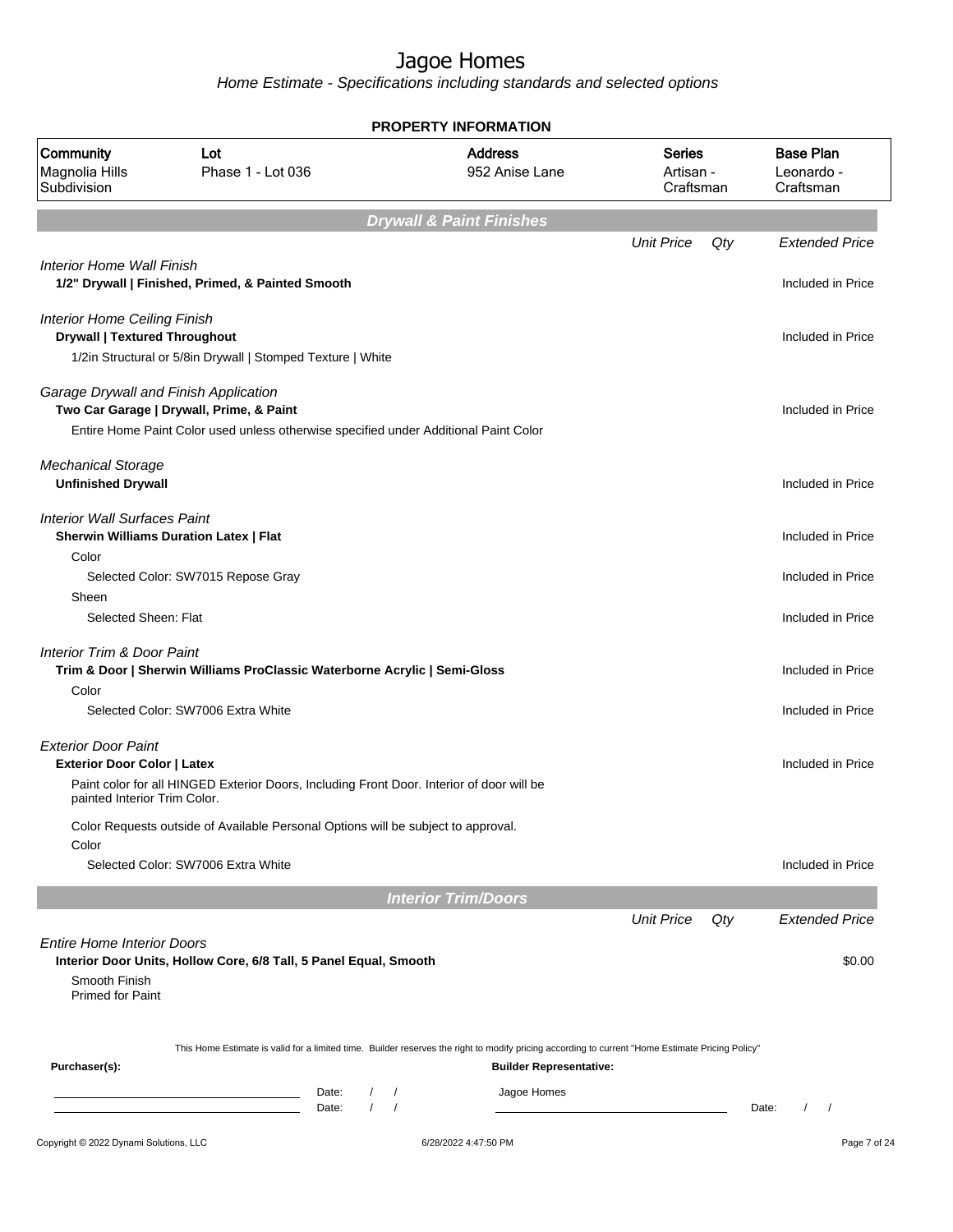|                                            |                                                                                                                                                                                         | <b>PROPERTY INFORMATION</b>      |                                         |                |                                             |
|--------------------------------------------|-----------------------------------------------------------------------------------------------------------------------------------------------------------------------------------------|----------------------------------|-----------------------------------------|----------------|---------------------------------------------|
| Community<br>Magnolia Hills<br>Subdivision | Lot<br>Phase 1 - Lot 036                                                                                                                                                                | <b>Address</b><br>952 Anise Lane | <b>Series</b><br>Artisan -<br>Craftsman |                | <b>Base Plan</b><br>Leonardo -<br>Craftsman |
|                                            |                                                                                                                                                                                         | <b>Interior Trim/Doors</b>       |                                         |                |                                             |
|                                            |                                                                                                                                                                                         |                                  | <b>Unit Price</b>                       | Qty            | <b>Extended Price</b>                       |
| Baseboard 4 1/4"                           | Entire Home Craftsman Style Trim Package<br>Craftsman Interior Flat Door Casing 3 1/2", Interior Flat Window Trim 3 1/2", Interior Flat                                                 |                                  |                                         |                | \$525.00                                    |
|                                            | Door & Window Casing: 3 1/2" 1015M   Base: 4 1/4"                                                                                                                                       |                                  |                                         |                |                                             |
|                                            | Base installed in Finished Living Areas Only                                                                                                                                            |                                  |                                         |                |                                             |
|                                            |                                                                                                                                                                                         | <b>Door Hardware</b>             |                                         |                |                                             |
|                                            |                                                                                                                                                                                         |                                  | <b>Unit Price</b>                       | Qty            | <b>Extended Price</b>                       |
| <b>Front Door Handleset</b>                |                                                                                                                                                                                         |                                  |                                         |                |                                             |
|                                            | Kwikset Amador Handleset Front Door Hardware                                                                                                                                            |                                  |                                         |                | \$150.00                                    |
| and Hinges of Front Door.                  | Includes (1) Exterior Handleset and (1) Interior Door Hardware, to match Exterior Door<br>Hardware Selection Style. Finish selection will be indicated below for Interior Door Hardware |                                  |                                         |                |                                             |
| Front Door Handle Set Finish               |                                                                                                                                                                                         |                                  |                                         |                |                                             |
|                                            | Selected Front Door Handle Set Finish: Matte Black                                                                                                                                      |                                  |                                         |                | Included in Price                           |
| Hinge & Interior Hardware Finish           |                                                                                                                                                                                         |                                  |                                         |                |                                             |
|                                            | Selected Hinge & Interior Hardware Finish: Match Exterior Handleset - Matte Black                                                                                                       |                                  |                                         |                | Included in Price                           |
| Home Exterior Door Hardware                |                                                                                                                                                                                         |                                  |                                         |                |                                             |
|                                            | Kwikset Ladera Lever Handle Exterior Door Hardware                                                                                                                                      |                                  | \$60.00                                 | $\overline{2}$ | \$120.00                                    |
|                                            | Includes Front Door (if Front Door Handleset is not selected) Garage to Home Door and any<br>Hinged Patio or Service Door selected in the HE.                                           |                                  |                                         |                |                                             |
| Finish                                     |                                                                                                                                                                                         |                                  |                                         |                |                                             |
|                                            | Selected Finish: Matte Black                                                                                                                                                            |                                  |                                         |                | Included in Price                           |
| <b>Entire Home Interior Door Locks</b>     |                                                                                                                                                                                         |                                  |                                         |                |                                             |
|                                            | Kwikset Ladera Lever Handle Interior Door Knob Package                                                                                                                                  |                                  |                                         |                | \$190.00                                    |
| Includes all Interior Doors                |                                                                                                                                                                                         |                                  |                                         |                |                                             |
| Finish                                     |                                                                                                                                                                                         |                                  |                                         |                |                                             |
|                                            | Selected Finish: Matte Black                                                                                                                                                            |                                  |                                         |                | Included in Price                           |
| Door Stops                                 |                                                                                                                                                                                         |                                  |                                         |                |                                             |
|                                            | Hardware-Spring & Hinge Door Stops                                                                                                                                                      |                                  |                                         |                | Included in Price                           |
|                                            |                                                                                                                                                                                         | <b>Cabinets</b>                  |                                         |                |                                             |
|                                            |                                                                                                                                                                                         |                                  | <b>Unit Price</b>                       | Qty            | <b>Extended Price</b>                       |
| Kitchen Cabinet Design Options             | 42" Straight Lay Wall Cabinets w/ Crown Molding                                                                                                                                         |                                  |                                         |                | \$410.00                                    |
|                                            |                                                                                                                                                                                         |                                  |                                         |                |                                             |

| This Home Estimate is valid for a limited time. Builder reserves the right to modify pricing according to current "Home Estimate Pricing Policy" |                                |  |  |             |       |  |  |  |
|--------------------------------------------------------------------------------------------------------------------------------------------------|--------------------------------|--|--|-------------|-------|--|--|--|
| Purchaser(s):                                                                                                                                    | <b>Builder Representative:</b> |  |  |             |       |  |  |  |
|                                                                                                                                                  | Date:                          |  |  | Jagoe Homes |       |  |  |  |
|                                                                                                                                                  | Date:                          |  |  |             | Date: |  |  |  |
|                                                                                                                                                  |                                |  |  |             |       |  |  |  |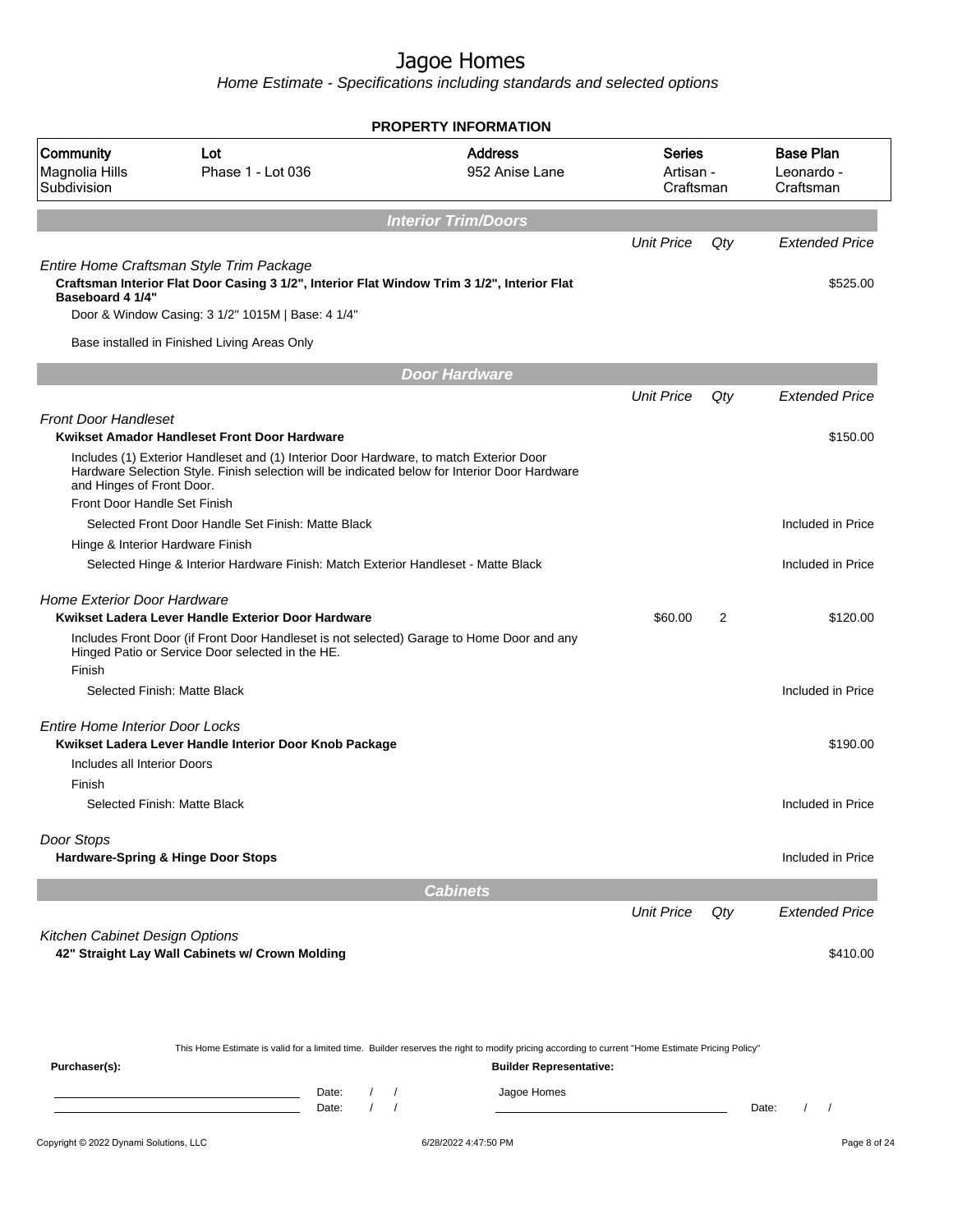Home Estimate - Specifications including standards and selected options

| <b>PROPERTY INFORMATION</b>                      |                                                |                                  |                                         |     |                                             |  |  |
|--------------------------------------------------|------------------------------------------------|----------------------------------|-----------------------------------------|-----|---------------------------------------------|--|--|
| Community<br>Magnolia Hills<br>Subdivision       | Lot<br>Phase 1 - Lot 036                       | <b>Address</b><br>952 Anise Lane | <b>Series</b><br>Artisan -<br>Craftsman |     | <b>Base Plan</b><br>Leonardo -<br>Craftsman |  |  |
|                                                  |                                                | <b>Cabinets</b>                  |                                         |     |                                             |  |  |
|                                                  |                                                |                                  | <b>Unit Price</b>                       | Qty | <b>Extended Price</b>                       |  |  |
| <b>Kitchen Cabinets</b>                          |                                                |                                  |                                         |     |                                             |  |  |
|                                                  | <b>Brellin Full Overlay Purestyle Laminate</b> |                                  |                                         |     | \$1,070.00                                  |  |  |
| Full Overlay Shaker Door                         |                                                |                                  |                                         |     |                                             |  |  |
| Finish                                           |                                                |                                  |                                         |     |                                             |  |  |
| Selected Finish: White                           |                                                |                                  |                                         |     | Included in Price                           |  |  |
| <b>Owners Bath Cabinets</b>                      |                                                |                                  |                                         |     |                                             |  |  |
|                                                  | <b>Brellin Full Overlay Purestyle Laminate</b> |                                  |                                         |     | \$210.00                                    |  |  |
| Finish                                           |                                                |                                  |                                         |     |                                             |  |  |
| Selected Finish: White                           |                                                |                                  |                                         |     | Included in Price                           |  |  |
| Vanity Height                                    |                                                |                                  |                                         |     |                                             |  |  |
|                                                  | Selected Vanity Height: Raised - 35"           |                                  |                                         |     | \$70.00                                     |  |  |
| <b>Bath 2 Cabinets</b>                           |                                                |                                  |                                         |     |                                             |  |  |
|                                                  | <b>Brellin Full Overlay Purestyle Laminate</b> |                                  |                                         |     | \$140.00                                    |  |  |
| Finish                                           |                                                |                                  |                                         |     |                                             |  |  |
| Selected Finish: White                           |                                                |                                  |                                         |     | Included in Price                           |  |  |
| Vanity Height                                    |                                                |                                  |                                         |     |                                             |  |  |
|                                                  | Selected Vanity Height: Raised - 35"           |                                  |                                         |     | \$70.00                                     |  |  |
|                                                  |                                                | <b>Cabinet Hardware</b>          |                                         |     |                                             |  |  |
|                                                  |                                                |                                  | <b>Unit Price</b>                       | Qty | <b>Extended Price</b>                       |  |  |
| <b>Kitchen Cabinet Hardware</b>                  |                                                |                                  |                                         |     | Included in Price                           |  |  |
| <b>Betty Collection</b><br>Cabinet Door Hardware |                                                |                                  |                                         |     |                                             |  |  |
|                                                  | Selected Cabinet Door Hardware: 128mm          |                                  |                                         |     | Included in Price                           |  |  |
| <b>Cabinet Drawer Hardware</b>                   |                                                |                                  |                                         |     |                                             |  |  |
|                                                  | Selected Cabinet Drawer Hardware: 128mm        |                                  |                                         |     | Included in Price                           |  |  |
| Finish                                           |                                                |                                  |                                         |     |                                             |  |  |
|                                                  | Selected Finish: Matte Black                   |                                  |                                         |     | Included in Price                           |  |  |
|                                                  |                                                |                                  |                                         |     |                                             |  |  |
| Owner's Bath Cabinet Hardware                    |                                                |                                  |                                         |     |                                             |  |  |
| <b>Betty Collection</b>                          |                                                |                                  |                                         |     | Included in Price                           |  |  |
| Cabinet Door Hardware                            |                                                |                                  |                                         |     |                                             |  |  |
|                                                  | Selected Cabinet Door Hardware: 128mm          |                                  |                                         |     | Included in Price                           |  |  |
| <b>Cabinet Drawer Hardware</b>                   |                                                |                                  |                                         |     |                                             |  |  |
|                                                  | Selected Cabinet Drawer Hardware: 96mm         |                                  |                                         |     | Included in Price                           |  |  |
|                                                  |                                                |                                  |                                         |     |                                             |  |  |

This Home Estimate is valid for a limited time. Builder reserves the right to modify pricing according to current "Home Estimate Pricing Policy" **Purchaser(s): Builder Representative:** Date: / / Jagoe Homes<br>Date: / / Jagoe Homes Date: / / **Date: / / 2006** Date: / / **Date: / / / 2006** Date: / / / 2006 Date: / / / 2006 Date: / / / 2006 Date: / / / 2007 Date: / / / 2007 Date: / / / 2008 Date: / / / 2008 Date: / / / 2008 Date: / / / 2008 Date: / / / 2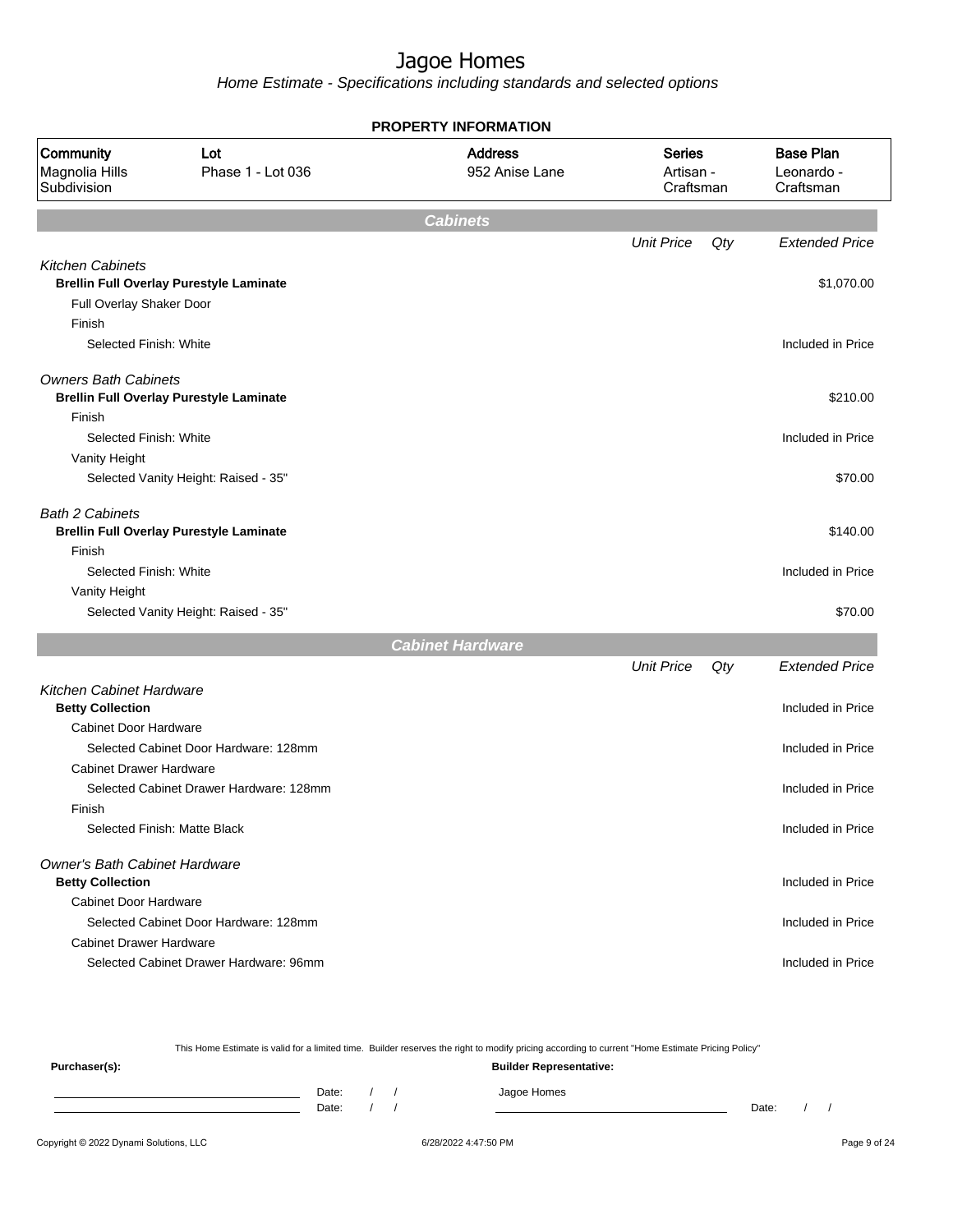Home Estimate - Specifications including standards and selected options

| <b>PROPERTY INFORMATION</b>                               |                                                                                                                                                                                                                                                                                                                                                                                              |                                  |                                  |     |                                             |  |  |
|-----------------------------------------------------------|----------------------------------------------------------------------------------------------------------------------------------------------------------------------------------------------------------------------------------------------------------------------------------------------------------------------------------------------------------------------------------------------|----------------------------------|----------------------------------|-----|---------------------------------------------|--|--|
| Community<br>Magnolia Hills<br>Subdivision                | Lot<br>Phase 1 - Lot 036                                                                                                                                                                                                                                                                                                                                                                     | <b>Address</b><br>952 Anise Lane | Series<br>Artisan -<br>Craftsman |     | <b>Base Plan</b><br>Leonardo -<br>Craftsman |  |  |
|                                                           |                                                                                                                                                                                                                                                                                                                                                                                              | <b>Cabinet Hardware</b>          |                                  |     |                                             |  |  |
|                                                           |                                                                                                                                                                                                                                                                                                                                                                                              |                                  | <b>Unit Price</b>                | Qty | <b>Extended Price</b>                       |  |  |
| <b>Owner's Bath Cabinet Hardware</b><br>Finish            |                                                                                                                                                                                                                                                                                                                                                                                              |                                  |                                  |     |                                             |  |  |
| Selected Finish: Matte Black                              |                                                                                                                                                                                                                                                                                                                                                                                              |                                  |                                  |     | Included in Price                           |  |  |
| <b>Bath 2 Cabinet Hardware</b><br><b>Betty Collection</b> |                                                                                                                                                                                                                                                                                                                                                                                              |                                  |                                  |     | Included in Price                           |  |  |
| Cabinet Door Hardware                                     |                                                                                                                                                                                                                                                                                                                                                                                              |                                  |                                  |     |                                             |  |  |
|                                                           | Selected Cabinet Door Hardware: 128mm                                                                                                                                                                                                                                                                                                                                                        |                                  |                                  |     | Included in Price                           |  |  |
| <b>Cabinet Drawer Hardware</b>                            |                                                                                                                                                                                                                                                                                                                                                                                              |                                  |                                  |     |                                             |  |  |
|                                                           | Selected Cabinet Drawer Hardware: None                                                                                                                                                                                                                                                                                                                                                       |                                  |                                  |     | Included in Price                           |  |  |
| Finish                                                    |                                                                                                                                                                                                                                                                                                                                                                                              |                                  |                                  |     |                                             |  |  |
| Selected Finish: Matte Black                              |                                                                                                                                                                                                                                                                                                                                                                                              |                                  |                                  |     | Included in Price                           |  |  |
|                                                           |                                                                                                                                                                                                                                                                                                                                                                                              |                                  |                                  |     |                                             |  |  |
|                                                           |                                                                                                                                                                                                                                                                                                                                                                                              | <b>Countertops</b>               | <b>Unit Price</b>                |     | <b>Extended Price</b>                       |  |  |
|                                                           |                                                                                                                                                                                                                                                                                                                                                                                              |                                  |                                  | Qty |                                             |  |  |
| <b>Kitchen Countertops</b><br>Granite   3cm Class I       |                                                                                                                                                                                                                                                                                                                                                                                              |                                  |                                  |     | \$2,840.00                                  |  |  |
|                                                           | Includes Stainless Steel Undermount Double Bowl Sink and 4 in Granite splash. Included<br>splash will be removed if decorative backsplash is selected.                                                                                                                                                                                                                                       |                                  |                                  |     |                                             |  |  |
|                                                           | Granite is not seamless and seams will be visible and can be felt.<br>Colors could vary from samples due to the nature of natural stone.                                                                                                                                                                                                                                                     |                                  |                                  |     |                                             |  |  |
| Color                                                     |                                                                                                                                                                                                                                                                                                                                                                                              |                                  |                                  |     |                                             |  |  |
|                                                           | Selected Color: Valle Nevado                                                                                                                                                                                                                                                                                                                                                                 |                                  |                                  |     | Included in Price                           |  |  |
| <b>Edge Profile</b>                                       |                                                                                                                                                                                                                                                                                                                                                                                              |                                  |                                  |     |                                             |  |  |
|                                                           | Selected Edge Profile: Pencil Edge Top & Bottom                                                                                                                                                                                                                                                                                                                                              |                                  |                                  |     | Included in Price                           |  |  |
| Kitchen Backsplash - Tile                                 |                                                                                                                                                                                                                                                                                                                                                                                              |                                  |                                  |     |                                             |  |  |
| <b>Mythology</b>                                          |                                                                                                                                                                                                                                                                                                                                                                                              |                                  |                                  |     | \$930.00                                    |  |  |
| the Mediterranean islands.                                | Experience Mediterranean essence with the Mythology™ collection - featuring<br>styles and characteristics sure to stir your soul. As dramatic as it is chic in the detailing; rich<br>natural earth tones and textures with handmade look punches<br>are the foundation of Mythology™. With curvaceous 6-inch arabesque shapes & Picket<br>Mosaic options, embody the warmth and serenity of |                                  |                                  |     |                                             |  |  |
| Ceramic                                                   |                                                                                                                                                                                                                                                                                                                                                                                              |                                  |                                  |     |                                             |  |  |
|                                                           | Selected Ceramic: Mythology Picket Santorini MY90                                                                                                                                                                                                                                                                                                                                            |                                  |                                  |     | Included in Price                           |  |  |
| <b>Grout Color</b>                                        |                                                                                                                                                                                                                                                                                                                                                                                              |                                  |                                  |     |                                             |  |  |
|                                                           | Selected Grout Color: 02 Pewter                                                                                                                                                                                                                                                                                                                                                              |                                  |                                  |     | Included in Price                           |  |  |
| Trim                                                      |                                                                                                                                                                                                                                                                                                                                                                                              |                                  |                                  |     |                                             |  |  |
|                                                           | Selected Trim: Polished Chrome                                                                                                                                                                                                                                                                                                                                                               |                                  |                                  |     | Included in Price                           |  |  |
|                                                           | This Home Estimate is valid for a limited time. Builder reserves the right to modify pricing according to current "Home Estimate Pricing Policy"                                                                                                                                                                                                                                             |                                  |                                  |     |                                             |  |  |

**Purchaser(s): Builder Representative:** Date: / / Jagoe Homes<br>Date: / / Jagoe Homes Date: / / Date: / /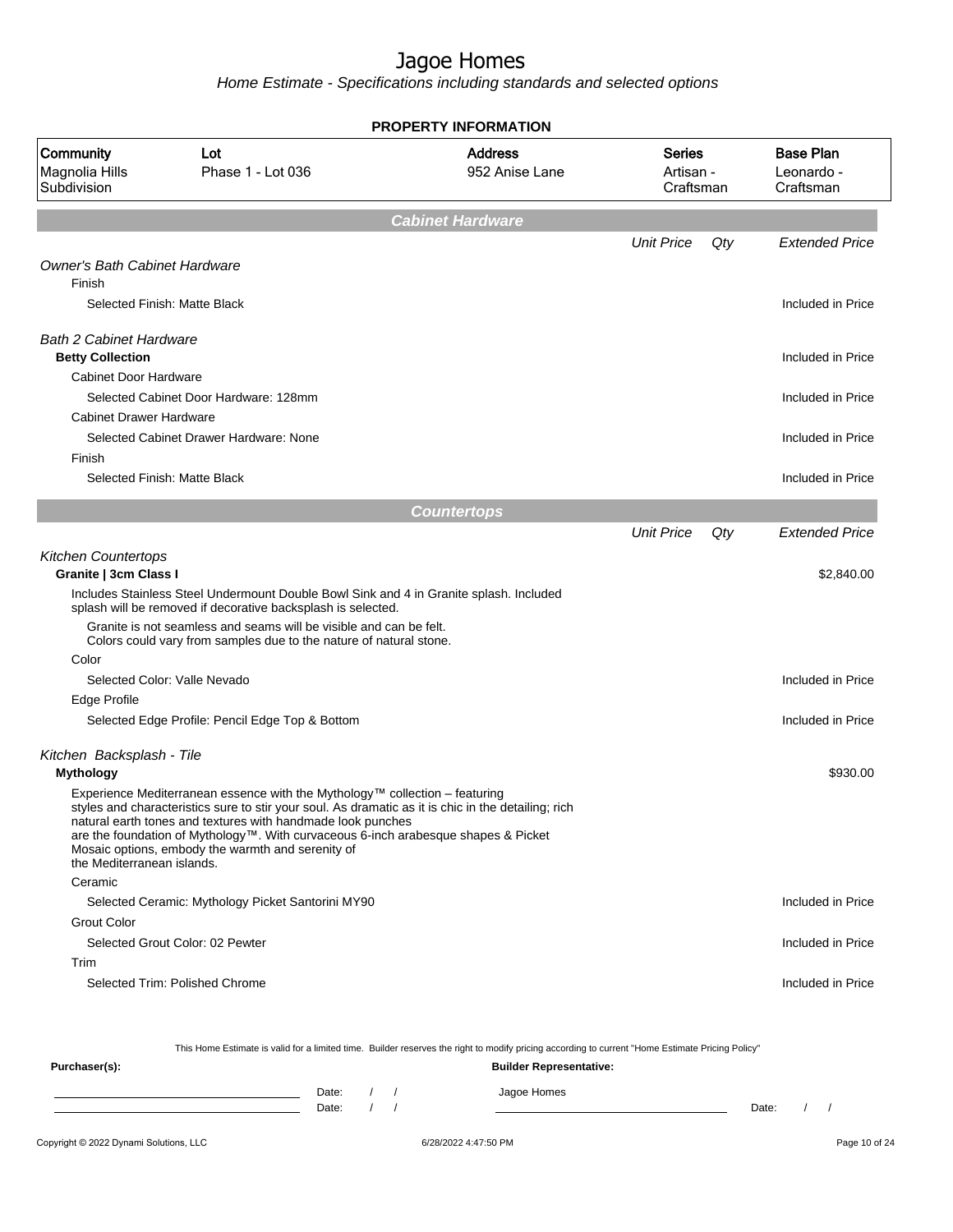Home Estimate - Specifications including standards and selected options

|                                                                       |                                                                                                                                                                                                                                                                                                                                                                                                                                                                                                                                                                               | <b>PROPERTY INFORMATION</b>      |                                         |     |                                             |
|-----------------------------------------------------------------------|-------------------------------------------------------------------------------------------------------------------------------------------------------------------------------------------------------------------------------------------------------------------------------------------------------------------------------------------------------------------------------------------------------------------------------------------------------------------------------------------------------------------------------------------------------------------------------|----------------------------------|-----------------------------------------|-----|---------------------------------------------|
| Community<br>Magnolia Hills<br>Subdivision                            | Lot<br>Phase 1 - Lot 036                                                                                                                                                                                                                                                                                                                                                                                                                                                                                                                                                      | <b>Address</b><br>952 Anise Lane | <b>Series</b><br>Artisan -<br>Craftsman |     | <b>Base Plan</b><br>Leonardo -<br>Craftsman |
|                                                                       |                                                                                                                                                                                                                                                                                                                                                                                                                                                                                                                                                                               | <b>Countertops</b>               |                                         |     |                                             |
|                                                                       |                                                                                                                                                                                                                                                                                                                                                                                                                                                                                                                                                                               |                                  | <b>Unit Price</b>                       | Qty | <b>Extended Price</b>                       |
| <b>Owner's Bath Vanity Top</b>                                        | <b>Cultured Marble   Double Rectangle Bowl</b>                                                                                                                                                                                                                                                                                                                                                                                                                                                                                                                                |                                  |                                         |     | \$390.00                                    |
| abrasive products.<br>mildew and chips.<br>Color                      | Cultured Marble is Beautiful – Veining and patterns can be incorporated during the casting<br>process, creating character, depth and interest that mimics its natural counterpart.<br>Low Maintenance - Cultured marble never needs to be sealed and is easy to clean with non-<br>Durable – Cultured marble is non-porous, making it extremely tough and resistant to stains,<br>Economical – In general, cultured marble is less expensive to fabricate and install than slab<br>marble, but will increase the overall value of a home just as natural stone products will. |                                  |                                         |     |                                             |
|                                                                       | Selected Color: Carerra Thunder                                                                                                                                                                                                                                                                                                                                                                                                                                                                                                                                               |                                  |                                         |     | Included in Price                           |
| Finish                                                                |                                                                                                                                                                                                                                                                                                                                                                                                                                                                                                                                                                               |                                  |                                         |     |                                             |
| Selected Finish: Matte                                                |                                                                                                                                                                                                                                                                                                                                                                                                                                                                                                                                                                               |                                  |                                         |     | Included in Price                           |
| Bath 2 Vanity Top<br><b>Cultured Marble   Rectangle Bowl</b><br>Color |                                                                                                                                                                                                                                                                                                                                                                                                                                                                                                                                                                               |                                  |                                         |     | \$80.00                                     |
|                                                                       | Selected Color: Carerra Thunder                                                                                                                                                                                                                                                                                                                                                                                                                                                                                                                                               |                                  |                                         |     | Included in Price                           |
| Finish                                                                |                                                                                                                                                                                                                                                                                                                                                                                                                                                                                                                                                                               |                                  |                                         |     |                                             |
| Selected Finish: Matte                                                |                                                                                                                                                                                                                                                                                                                                                                                                                                                                                                                                                                               |                                  |                                         |     | Included in Price                           |
|                                                                       |                                                                                                                                                                                                                                                                                                                                                                                                                                                                                                                                                                               | <b>Mirrors</b>                   |                                         |     |                                             |
|                                                                       |                                                                                                                                                                                                                                                                                                                                                                                                                                                                                                                                                                               |                                  | <b>Unit Price</b>                       | Qty | <b>Extended Price</b>                       |
| <b>Owner's Bath Mirrors</b>                                           | Beveled Edged Mirrors, (Qty 2), 24" X 36"                                                                                                                                                                                                                                                                                                                                                                                                                                                                                                                                     |                                  |                                         |     | \$80.00                                     |
| Bath 2 Mirror                                                         | Beveled Edge Mirror(s)   Per Base Plan                                                                                                                                                                                                                                                                                                                                                                                                                                                                                                                                        |                                  |                                         |     | Included in Price                           |
|                                                                       |                                                                                                                                                                                                                                                                                                                                                                                                                                                                                                                                                                               | <b>Appliances</b>                |                                         |     |                                             |
|                                                                       |                                                                                                                                                                                                                                                                                                                                                                                                                                                                                                                                                                               |                                  | <b>Unit Price</b>                       | Qty | <b>Extended Price</b>                       |
| Kitchen Range<br>Finish                                               | Range - Electric - Free Standing Smooth Top                                                                                                                                                                                                                                                                                                                                                                                                                                                                                                                                   |                                  |                                         |     | Included in Price                           |
|                                                                       | Selected Finish: Stainless Steel - JB645RKSS                                                                                                                                                                                                                                                                                                                                                                                                                                                                                                                                  |                                  |                                         |     | \$115.00                                    |

This Home Estimate is valid for a limited time. Builder reserves the right to modify pricing according to current "Home Estimate Pricing Policy"

**Purchaser(s): Builder Representative:** Date: / / Jagoe Homes<br>Date: / / Jagoe Homes Date: / / **Date: / / 2006** Date: / / / Date: / / / Date: / / / 2006 Date: / / / 2006 Date: / / / 2006 Date: / / / 2006 Date: / / / 2007 Date: / / / 2007 Date: / / / 2007 Date: / / / 2007 Date: / / / 2007 Date: / / / 2007 D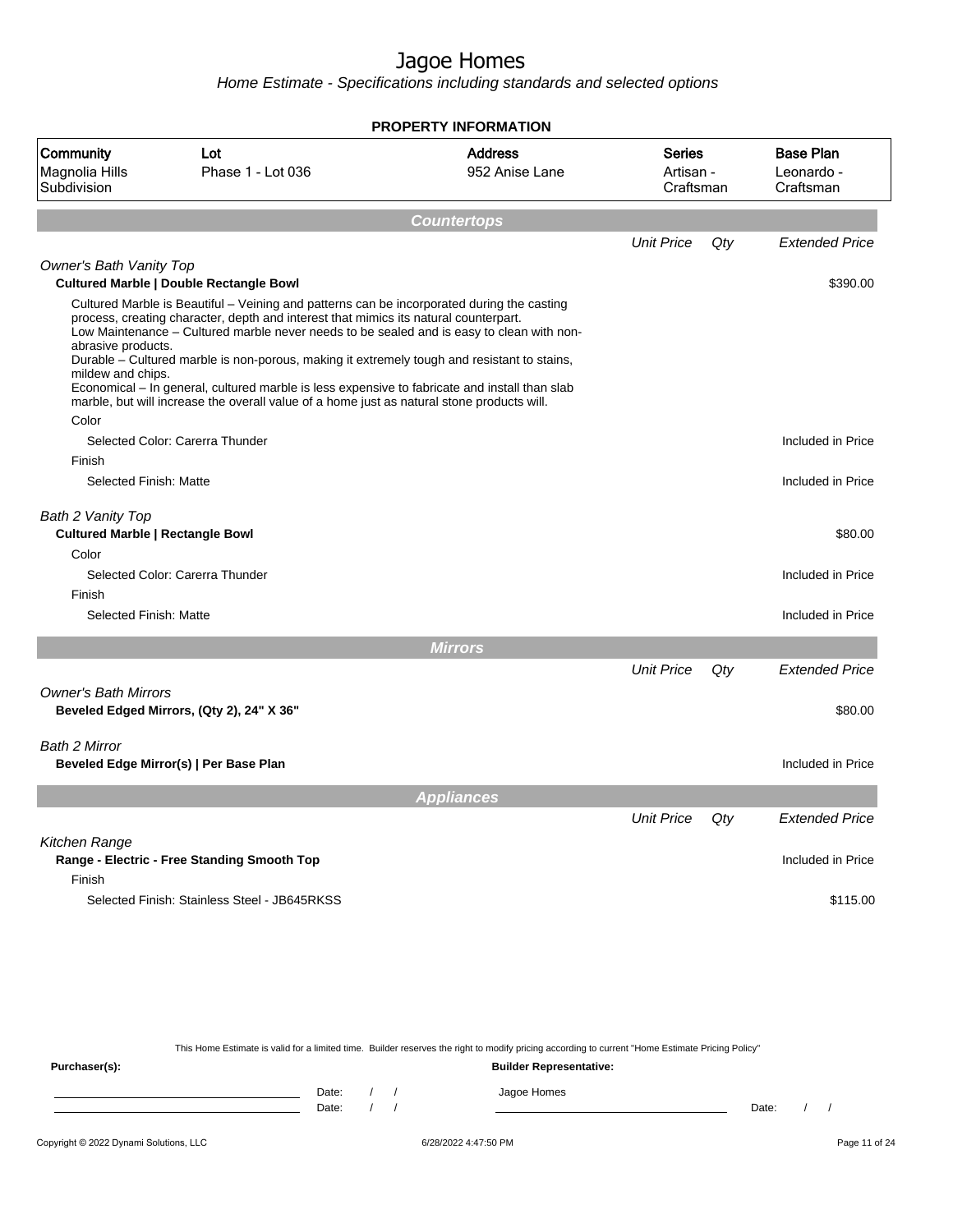Home Estimate - Specifications including standards and selected options

|                                            |                                                                                               | PROPERTY INFORMATION             |                                  |                |                                             |
|--------------------------------------------|-----------------------------------------------------------------------------------------------|----------------------------------|----------------------------------|----------------|---------------------------------------------|
| Community<br>Magnolia Hills<br>Subdivision | Lot<br>Phase 1 - Lot 036                                                                      | <b>Address</b><br>952 Anise Lane | Series<br>Artisan -<br>Craftsman |                | <b>Base Plan</b><br>Leonardo -<br>Craftsman |
|                                            |                                                                                               | <b>Appliances</b>                |                                  |                |                                             |
|                                            |                                                                                               |                                  | <b>Unit Price</b>                | Qty            | <b>Extended Price</b>                       |
| <b>Microwave - Stainless Steel</b>         | Kitchen Microwave or Microwave Hood                                                           |                                  |                                  |                | \$80.00                                     |
|                                            | GE® 1.6 CU. FT. OVER-THE-RANGE MICROWAVE OVEN                                                 |                                  |                                  |                |                                             |
|                                            | Technical Specification: APPROXIMATE DIMENSIONS (HxWxD)<br>16 1/8 H x 29 7/8 W x 15 9/16 D in |                                  |                                  |                |                                             |
| Finish                                     |                                                                                               |                                  |                                  |                |                                             |
|                                            | Selected Finish: Stainless Steel - JVM3160RFSS                                                |                                  |                                  |                | Included in Price                           |
| <b>Kitchen Dishwasher</b>                  |                                                                                               |                                  |                                  |                |                                             |
|                                            | Dishwasher - Front Control - Stainless Steel                                                  |                                  |                                  |                | \$60.00                                     |
| <b>CYCLE &amp; DRY BOOST</b>               | GE® FRONT CONTROL WITH PLASTIC INTERIOR DISHWASHER WITH SANITIZE                              |                                  |                                  |                |                                             |
|                                            | Technical Specification: APPROXIMATE DIMENSIONS (HxWxD)<br>33 3/8 H x 23 3/4 W x 24 D in      |                                  |                                  |                |                                             |
| Finish                                     |                                                                                               |                                  |                                  |                |                                             |
|                                            | Selected Finish: GDF550PSRSS                                                                  |                                  |                                  |                | Included in Price                           |
| Refrigerator                               |                                                                                               |                                  |                                  |                |                                             |
|                                            | Refrigerator - Side by Side w/ Ice & Water on Door                                            |                                  |                                  |                | \$650.00                                    |
| Finish                                     | Selected Finish: Stainless Steel - GSS25GYPFS                                                 |                                  |                                  |                | \$165.00                                    |
|                                            |                                                                                               | <b>Plumbing</b>                  |                                  |                |                                             |
|                                            |                                                                                               |                                  | <b>Unit Price</b>                | Qty            | <b>Extended Price</b>                       |
| Owner's Bath Fixture Color Package         |                                                                                               |                                  |                                  |                |                                             |
| <b>Bath Fixture Color</b>                  |                                                                                               |                                  |                                  |                | Included in Price                           |
| Color                                      |                                                                                               |                                  |                                  |                |                                             |
| Selected Color: White                      |                                                                                               |                                  |                                  |                | Included in Price                           |
| Owner's Bath Vanity                        |                                                                                               |                                  |                                  |                |                                             |
| 60" Double Bowl                            |                                                                                               |                                  |                                  |                | \$1,760.00                                  |
| <b>Owner's Bath Lavatory Faucet</b>        |                                                                                               |                                  |                                  |                |                                             |
| <b>Delta Ashlyn Collection</b><br>Finish   |                                                                                               |                                  |                                  | $\overline{2}$ | Included in Price                           |
|                                            | Selected Finish: Matte Black                                                                  |                                  |                                  |                | \$280.00                                    |
| Spread                                     |                                                                                               |                                  |                                  |                |                                             |
|                                            | Selected Spread: 2564   4" Spread                                                             |                                  |                                  |                | Included in Price                           |
|                                            |                                                                                               |                                  |                                  |                |                                             |

This Home Estimate is valid for a limited time. Builder reserves the right to modify pricing according to current "Home Estimate Pricing Policy" **Purchaser(s): Builder Representative:** Date: / / Jagoe Homes<br>Date: / / Jagoe Homes Date: / / **Date: / / 2006** Date: / / / Date: / / / Date: / / / 2006 Date: / / / 2006 Date: / / / 2006 Date: / / / 2006 Date: / / / 2007 Date: / / / 2007 Date: / / / 2007 Date: / / / 2007 Date: / / / 2007 Date: / / / 2007 D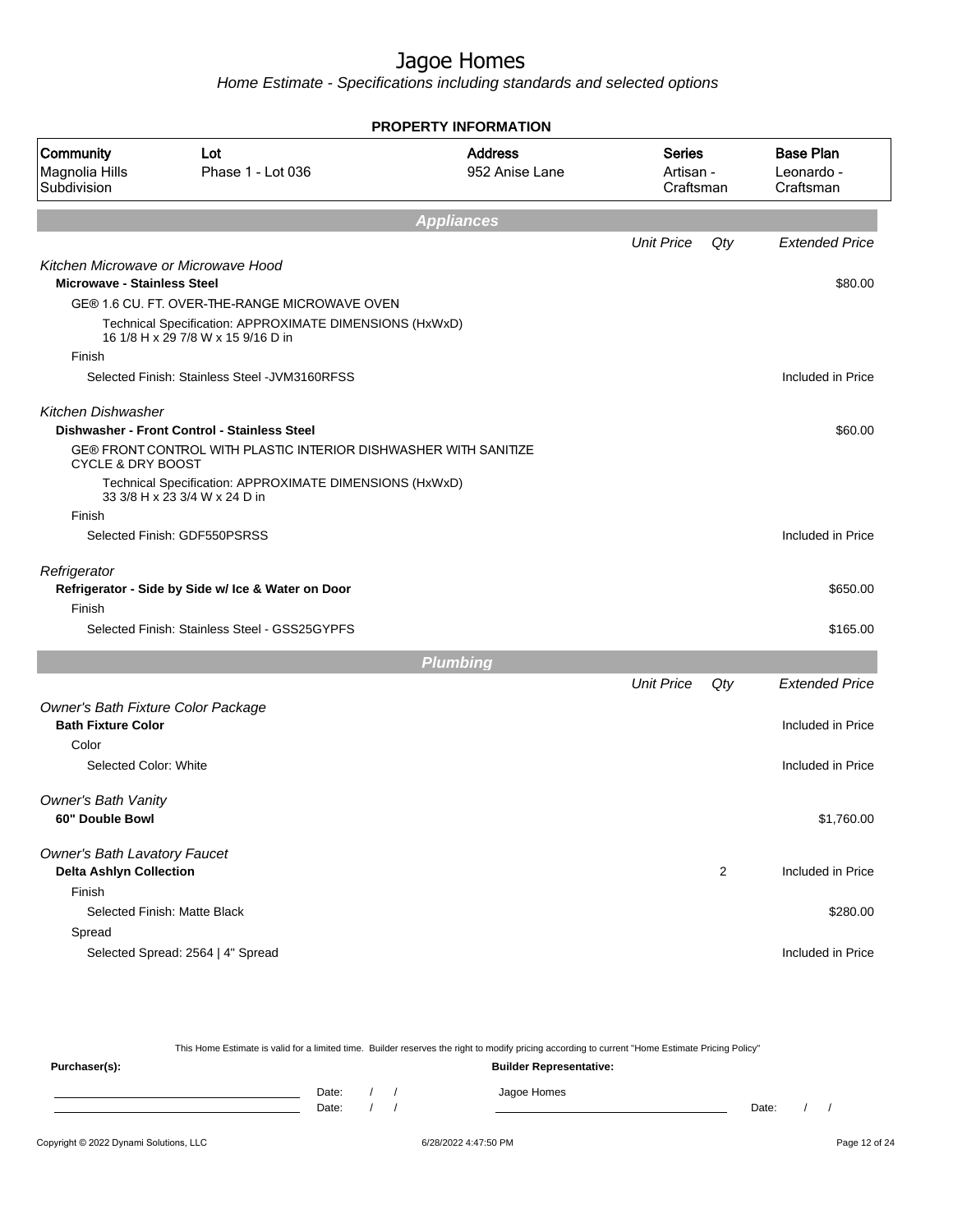Home Estimate - Specifications including standards and selected options

| <b>PROPERTY INFORMATION</b>                       |                                                                                                    |                                  |                                  |     |                                             |  |  |
|---------------------------------------------------|----------------------------------------------------------------------------------------------------|----------------------------------|----------------------------------|-----|---------------------------------------------|--|--|
| <b>Community</b><br>Magnolia Hills<br>Subdivision | Lot<br>Phase 1 - Lot 036                                                                           | <b>Address</b><br>952 Anise Lane | Series<br>Artisan -<br>Craftsman |     | <b>Base Plan</b><br>Leonardo -<br>Craftsman |  |  |
|                                                   |                                                                                                    | <b>Plumbing</b>                  |                                  |     |                                             |  |  |
|                                                   |                                                                                                    |                                  | <b>Unit Price</b>                | Qty | <b>Extended Price</b>                       |  |  |
|                                                   | Owner's Bath Towel Bar or Robe Hooks & Paper Holder                                                |                                  |                                  |     |                                             |  |  |
|                                                   | Ashlyn Robe Hooks (Qty 2) & Paper Holder                                                           |                                  |                                  |     | \$100.00                                    |  |  |
| Finish                                            |                                                                                                    |                                  |                                  |     |                                             |  |  |
|                                                   | Selected Finish: Matte Black                                                                       |                                  |                                  |     | \$60.00                                     |  |  |
|                                                   | <b>Owners Bath Tub/Shower or Shower Stall</b><br>60" Fiberglass Shower Stall   Sliding Shower Door |                                  |                                  |     | \$1,180.00                                  |  |  |
| accomodate shower.                                | Semi Frameless Chrome Shower Door with Clear Glass Included Plan may be revised to                 |                                  |                                  |     |                                             |  |  |
| <b>Glass Pattern</b>                              |                                                                                                    |                                  |                                  |     |                                             |  |  |
|                                                   | Selected Glass Pattern: Clear                                                                      |                                  |                                  |     | Included in Price                           |  |  |
|                                                   | Semi Frameless Sliding Shower Door                                                                 |                                  |                                  |     |                                             |  |  |
|                                                   | Selected Semi Frameless Sliding Shower Door: Matte Black (Clear Glass ONLY)                        |                                  |                                  |     | \$720.00                                    |  |  |
| Shower Door                                       |                                                                                                    |                                  |                                  |     |                                             |  |  |
| Selected Shower Door: N/A                         |                                                                                                    |                                  |                                  |     | Included in Price                           |  |  |
| <b>Owner's Bath Shower Stall Faucet</b>           | Delta Ashlyn Shower Stall Faucet T14264                                                            |                                  |                                  |     | Included in Price                           |  |  |
| Model # T14264                                    |                                                                                                    |                                  |                                  |     |                                             |  |  |
| Finish                                            |                                                                                                    |                                  |                                  |     |                                             |  |  |
|                                                   | Selected Finish: Matte Black                                                                       |                                  |                                  |     | \$220.00                                    |  |  |
| <b>Owner's Bath Commode</b>                       |                                                                                                    |                                  |                                  |     |                                             |  |  |
| Standard 1.6 Gallon Commode, 2 pc.                |                                                                                                    |                                  |                                  |     | Included in Price                           |  |  |
| 1.6 Gallon<br>2 PC                                |                                                                                                    |                                  |                                  |     |                                             |  |  |
| <b>Bath 2 Fixture Color Package</b>               |                                                                                                    |                                  |                                  |     |                                             |  |  |
| <b>Bath Fixture Color</b>                         |                                                                                                    |                                  |                                  |     | Included in Price                           |  |  |
| Color                                             |                                                                                                    |                                  |                                  |     |                                             |  |  |
| Selected Color: White                             |                                                                                                    |                                  |                                  |     | Included in Price                           |  |  |
| Bath 2 Vanity                                     |                                                                                                    |                                  |                                  |     |                                             |  |  |
| <b>Specification Per Base Plan</b>                |                                                                                                    |                                  |                                  |     | Included in Price                           |  |  |
| for more information.                             | Vanity specification as indicated on Base Floor Plan. Please contact your Design Coordinator       |                                  |                                  |     |                                             |  |  |
| Bath 2 Commode                                    |                                                                                                    |                                  |                                  |     |                                             |  |  |
| Standard 1.6 Gallon Commode, 2 pc.                |                                                                                                    |                                  |                                  |     | Included in Price                           |  |  |

This Home Estimate is valid for a limited time. Builder reserves the right to modify pricing according to current "Home Estimate Pricing Policy" **Purchaser(s): Builder Representative:**

Date: / / Jagoe Homes<br>Date: / / Jagoe Homes Date: / / Date: / /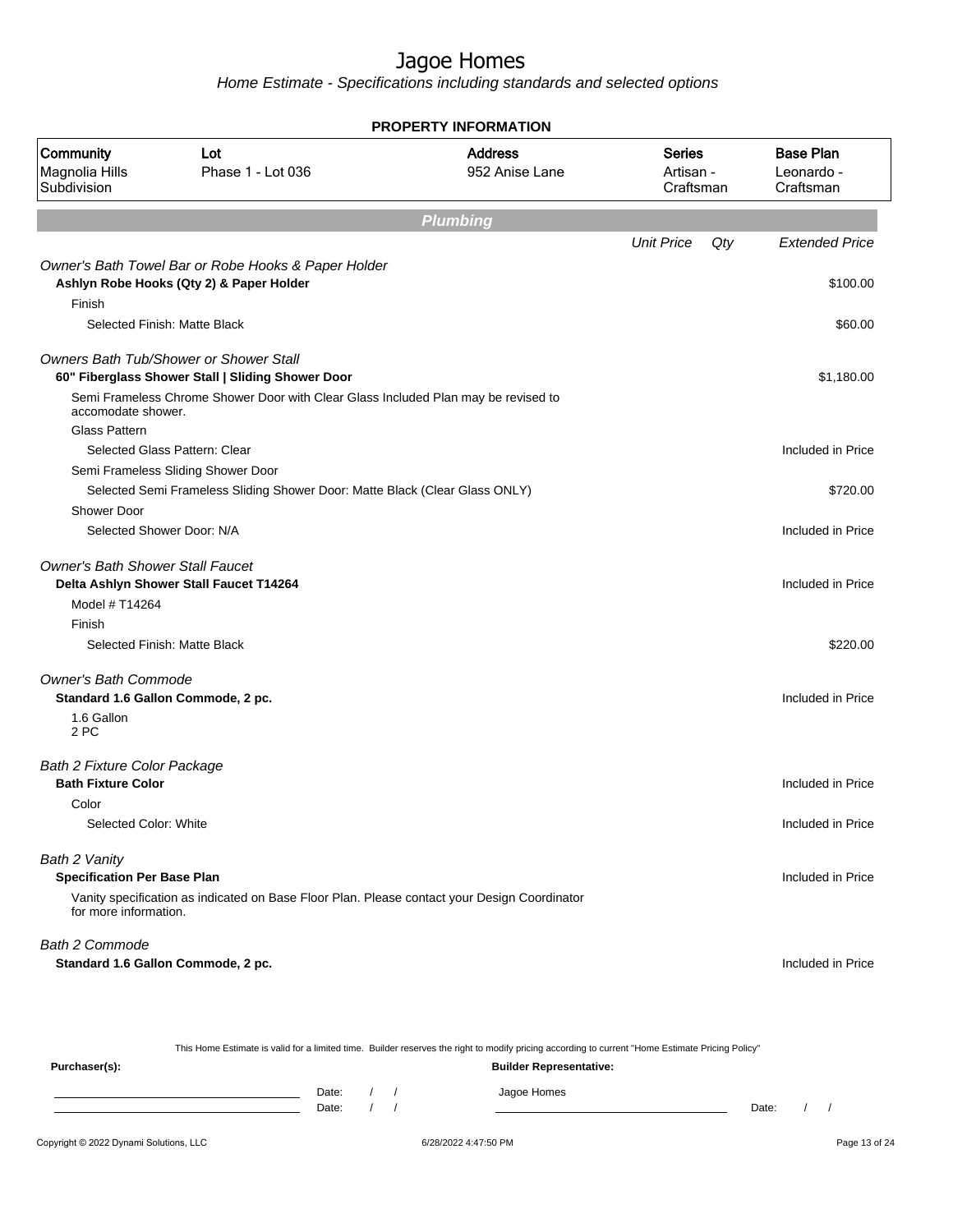| <b>PROPERTY INFORMATION</b>                                               |                                                                            |                                  |                                         |                                             |  |  |  |
|---------------------------------------------------------------------------|----------------------------------------------------------------------------|----------------------------------|-----------------------------------------|---------------------------------------------|--|--|--|
| Community<br>Magnolia Hills<br>Subdivision                                | Lot<br>Phase 1 - Lot 036                                                   | <b>Address</b><br>952 Anise Lane | <b>Series</b><br>Artisan -<br>Craftsman | <b>Base Plan</b><br>Leonardo -<br>Craftsman |  |  |  |
|                                                                           |                                                                            | <b>Plumbing</b>                  |                                         |                                             |  |  |  |
|                                                                           |                                                                            |                                  | <b>Unit Price</b><br>Qty                | <b>Extended Price</b>                       |  |  |  |
| <b>Bath 2 Commode</b><br>1.6 Gallon<br>2 PC                               |                                                                            |                                  |                                         |                                             |  |  |  |
| <b>Bath 2 Lavatory Faucet</b><br><b>Delta Ashlyn Collection</b><br>Finish |                                                                            |                                  |                                         | Included in Price                           |  |  |  |
|                                                                           | Selected Finish: Matte Black                                               |                                  |                                         | \$140.00                                    |  |  |  |
| Spread                                                                    |                                                                            |                                  |                                         |                                             |  |  |  |
|                                                                           | Selected Spread: 2564   4" Spread                                          |                                  |                                         | Included in Price                           |  |  |  |
| Bath 2 Towel Bar & Paper Holder<br>Ashlyn Towel Bar and Paper Holder      |                                                                            |                                  |                                         | \$95.00                                     |  |  |  |
| Finish                                                                    |                                                                            |                                  |                                         |                                             |  |  |  |
|                                                                           | Selected Finish: Matte Black                                               |                                  |                                         | \$55.00                                     |  |  |  |
| Bath 2 Tub/Shower or Shower Stall<br>60" Fiberglass Tub/Shower            |                                                                            |                                  |                                         | Included in Price                           |  |  |  |
| <b>Bath 2 Tub/Shower Faucet</b>                                           |                                                                            |                                  |                                         |                                             |  |  |  |
|                                                                           | Delta Ashlyn Tub/Shower Faucet T14464                                      |                                  |                                         | Included in Price                           |  |  |  |
| Finish                                                                    | Selected Finish: Matte Black                                               |                                  |                                         | \$270.00                                    |  |  |  |
|                                                                           |                                                                            |                                  |                                         |                                             |  |  |  |
| <b>Kitchen Sink</b>                                                       |                                                                            |                                  |                                         |                                             |  |  |  |
|                                                                           | Blanco Precis Undermount Sink - Super Single Bowl w/Chrome Disposal Flange |                                  |                                         | \$680.00                                    |  |  |  |
| Sink 9 1/2" Deep<br>Color                                                 |                                                                            |                                  |                                         |                                             |  |  |  |
|                                                                           | Selected Color: Anthracite 440149                                          |                                  |                                         | Included in Price                           |  |  |  |
| <b>Kitchen Sink Faucet</b>                                                |                                                                            |                                  |                                         |                                             |  |  |  |
|                                                                           | Leland #9178   Single Handle Pull Down                                     |                                  |                                         | \$275.00                                    |  |  |  |
|                                                                           |                                                                            |                                  |                                         |                                             |  |  |  |
| Kitchen Garbage Disposal                                                  |                                                                            |                                  |                                         |                                             |  |  |  |
| Garbage Disposal 1/3 hp                                                   |                                                                            |                                  |                                         | Included in Price                           |  |  |  |
| Kitchen Ice Maker Water Line                                              |                                                                            |                                  |                                         |                                             |  |  |  |
| <b>Ice Maker Water Line</b>                                               |                                                                            |                                  |                                         | Included in Price                           |  |  |  |

| This Home Estimate is valid for a limited time. Builder reserves the right to modify pricing according to current "Home Estimate Pricing Policy" |                                |  |  |             |       |  |  |
|--------------------------------------------------------------------------------------------------------------------------------------------------|--------------------------------|--|--|-------------|-------|--|--|
| Purchaser(s):                                                                                                                                    | <b>Builder Representative:</b> |  |  |             |       |  |  |
|                                                                                                                                                  | Date:                          |  |  | Jagoe Homes |       |  |  |
|                                                                                                                                                  | Date:                          |  |  |             | Date: |  |  |
|                                                                                                                                                  |                                |  |  |             |       |  |  |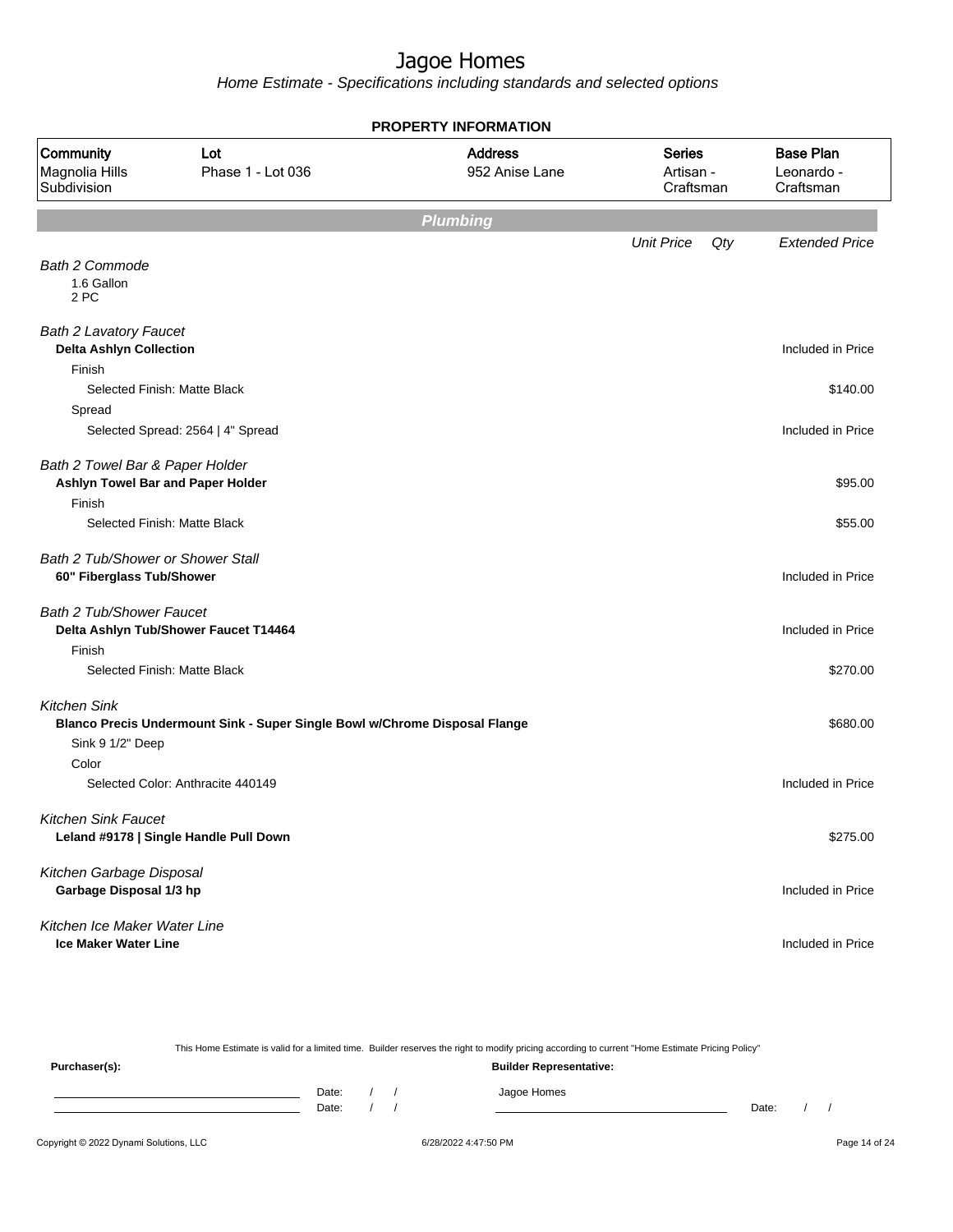Home Estimate - Specifications including standards and selected options

| <b>PROPERTY INFORMATION</b>                                             |                                                                                    |                                          |                                         |     |                                             |  |  |  |
|-------------------------------------------------------------------------|------------------------------------------------------------------------------------|------------------------------------------|-----------------------------------------|-----|---------------------------------------------|--|--|--|
| Community<br>Lot<br>Magnolia Hills<br>Phase 1 - Lot 036<br>Subdivision  |                                                                                    | <b>Address</b><br>952 Anise Lane         | <b>Series</b><br>Artisan -<br>Craftsman |     | <b>Base Plan</b><br>Leonardo -<br>Craftsman |  |  |  |
|                                                                         |                                                                                    | <b>Plumbing</b>                          |                                         |     |                                             |  |  |  |
|                                                                         |                                                                                    |                                          | <b>Unit Price</b>                       | Qty | <b>Extended Price</b>                       |  |  |  |
| Kitchen Gas Line for Range<br>Existing 220v outlet remains.             | Gas Line for Range, Includes 110-Volt Outlet                                       |                                          |                                         |     | \$970.00                                    |  |  |  |
| <b>Entire Home Water Heater</b><br><b>Tankless Water Heater</b>         |                                                                                    |                                          |                                         |     | Included in Price                           |  |  |  |
| Entire Home Main Water Shutoff Valve<br><b>Main Water Shutoff Valve</b> |                                                                                    |                                          |                                         |     | Included in Price                           |  |  |  |
| <b>Entire Home Plumbing Supply Pipes</b>                                | <b>Plumbing Pipes: Water Continuous PEX Piping</b>                                 |                                          |                                         |     | Included in Price                           |  |  |  |
| <b>Plumbing Drains and Vents PVC</b>                                    | Entire Home Plumbing Waste & Vent Lines                                            |                                          |                                         |     | Included in Price                           |  |  |  |
|                                                                         | Entire Home Secondary Shut-Off Valves<br>Secondary Shut-Off Valves at each fixture |                                          |                                         |     | Included in Price                           |  |  |  |
| <b>Exterior Plumbing Sewer Lines</b>                                    | Plumbing Pipes: Exterior Sewer Lines PVC Schedule 40                               |                                          |                                         |     | Included in Price                           |  |  |  |
| <b>Exterior Sillcocks</b>                                               | <b>Outside Faucets Frost Proof (Per Plan)</b>                                      |                                          |                                         |     | Included in Price                           |  |  |  |
|                                                                         |                                                                                    | <b>Electrical, Media, Communications</b> |                                         |     |                                             |  |  |  |
| Front Porch Light(s)<br><b>Recessed Lighting (Per Plan)</b>             |                                                                                    |                                          | <b>Unit Price</b>                       | Qty | <b>Extended Price</b><br>Included in Price  |  |  |  |
|                                                                         |                                                                                    |                                          |                                         |     |                                             |  |  |  |
| Foyer Light(s)<br><b>Recessed Lighting (Per Plan)</b>                   |                                                                                    |                                          |                                         |     | Included in Price                           |  |  |  |
| <b>Family Room Ceiling Fixture</b><br>Color                             | Ceiling Fan 52" Kichler Pro Select #330017, w/Bowl LED Light                       |                                          |                                         |     | Included in Price                           |  |  |  |
|                                                                         | Selected Color: Satin Black w/Satin Black Blades                                   |                                          |                                         |     | Included in Price                           |  |  |  |
| Kitchen Ceiling Lighting<br><b>Recessed Lighting (Per Plan)</b>         |                                                                                    |                                          |                                         |     | Included in Price                           |  |  |  |

This Home Estimate is valid for a limited time. Builder reserves the right to modify pricing according to current "Home Estimate Pricing Policy" **Purchaser(s): Builder Representative:** Date: / / Jagoe Homes<br>Date: / / Jagoe Homes Date: / / **Date: / / 2006** Date: / / / Date: / / / Date: / / / 2006 Date: / / / 2006 Date: / / / 2006 Date: / / / 2006 Date: / / / 2007 Date: / / / 2007 Date: / / / 2007 Date: / / / 2007 Date: / / / 2007 Date: / / / 2007 D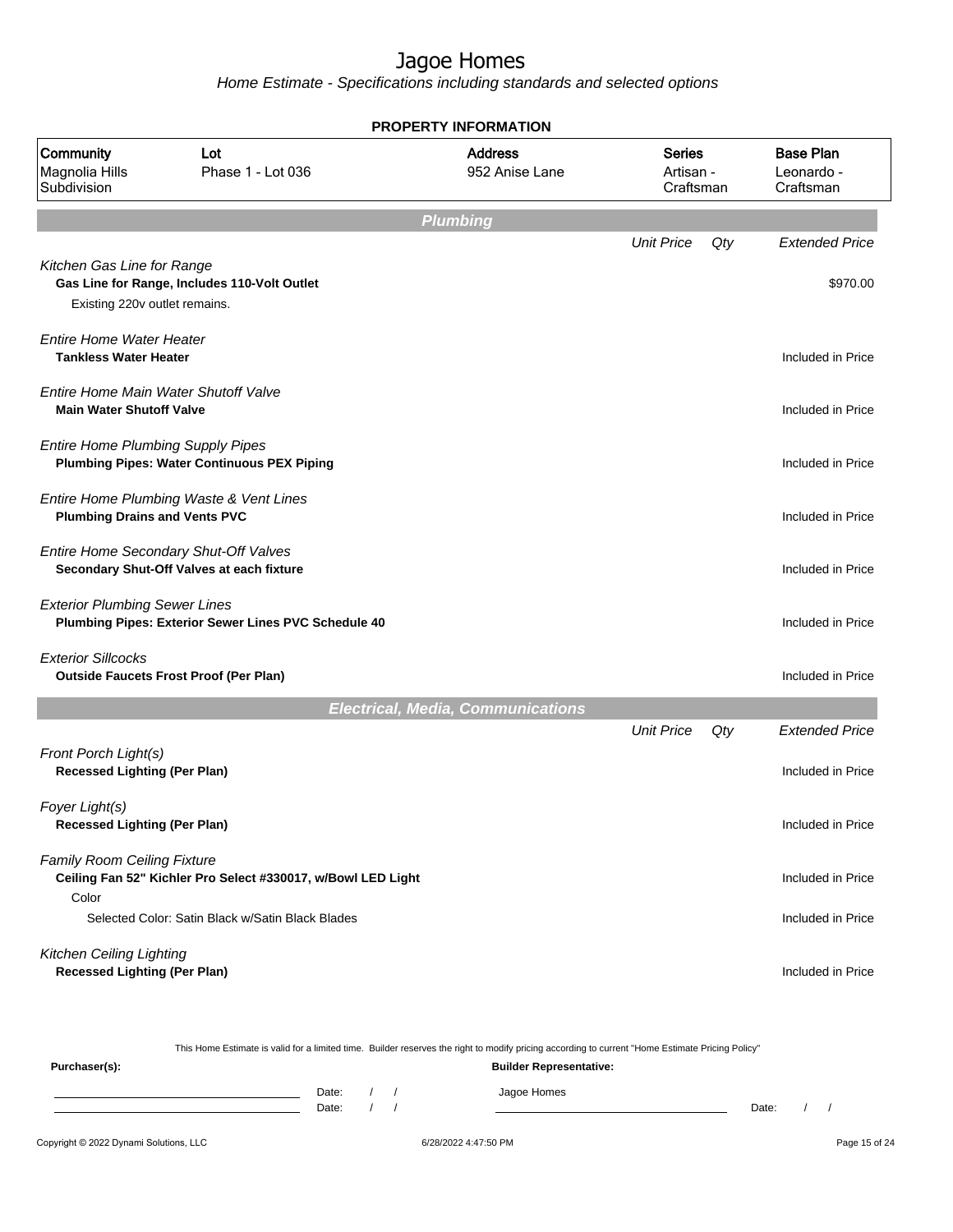Home Estimate - Specifications including standards and selected options

| <b>PROPERTY INFORMATION</b>                                                |                                                                                                                                       |                                          |                                         |                                             |  |  |  |  |  |
|----------------------------------------------------------------------------|---------------------------------------------------------------------------------------------------------------------------------------|------------------------------------------|-----------------------------------------|---------------------------------------------|--|--|--|--|--|
| Community<br>Magnolia Hills<br>Subdivision                                 | Lot<br>Phase 1 - Lot 036                                                                                                              | <b>Address</b><br>952 Anise Lane         | <b>Series</b><br>Artisan -<br>Craftsman | <b>Base Plan</b><br>Leonardo -<br>Craftsman |  |  |  |  |  |
|                                                                            |                                                                                                                                       | <b>Electrical, Media, Communications</b> |                                         |                                             |  |  |  |  |  |
|                                                                            |                                                                                                                                       |                                          | <b>Unit Price</b><br>Qty                | <b>Extended Price</b>                       |  |  |  |  |  |
| Kitchen Under Cabinet Light<br>cabinets in the kitchen.                    | Under Cabinet Lighting Package, qty 2<br>Includes under cabinet lighting package to be installed in predetermined location under wall |                                          |                                         | \$260.00                                    |  |  |  |  |  |
|                                                                            | This includes (2) under counter lights.                                                                                               |                                          |                                         |                                             |  |  |  |  |  |
| Kitchen GFI Outlet<br>Interior GFI Outlet(s)                               |                                                                                                                                       |                                          |                                         | Included in Price                           |  |  |  |  |  |
| Kitchen Range Receptacle<br>Range 220 Volt Receptacle                      |                                                                                                                                       |                                          |                                         | Included in Price                           |  |  |  |  |  |
| Dining Area Ceiling Light(s)<br><b>Recessed Lighting (Per Plan)</b>        |                                                                                                                                       |                                          |                                         | Included in Price                           |  |  |  |  |  |
| Main Level Hall Ceiling Light(s)<br>Flush Mount Light   2 Bulb             |                                                                                                                                       |                                          |                                         | Included in Price                           |  |  |  |  |  |
| Finish<br>Selected Finish: Black                                           |                                                                                                                                       |                                          |                                         | Included in Price                           |  |  |  |  |  |
| <b>Laundry Ceiling Light</b><br>Flush Mount Light   3 Bulb<br>Finish       |                                                                                                                                       |                                          |                                         | Included in Price                           |  |  |  |  |  |
| Selected Finish: Black                                                     |                                                                                                                                       |                                          |                                         | Included in Price                           |  |  |  |  |  |
| Laundry Dryer Receptacle<br>Dryer 220 Volt Receptacle                      |                                                                                                                                       |                                          |                                         | Included in Price                           |  |  |  |  |  |
| <b>Owner's Suite Ceiling Light</b><br>Flush Mount Light   3 Bulb<br>Finish |                                                                                                                                       |                                          |                                         | Included in Price                           |  |  |  |  |  |
| Selected Finish: Black                                                     |                                                                                                                                       |                                          |                                         | Included in Price                           |  |  |  |  |  |
| Owner's Closet Light(s)<br>Flush Mount Light   2 Bulb<br>Finish            |                                                                                                                                       |                                          |                                         | Included in Price                           |  |  |  |  |  |
| Selected Finish: Black                                                     |                                                                                                                                       |                                          |                                         | Included in Price                           |  |  |  |  |  |

This Home Estimate is valid for a limited time. Builder reserves the right to modify pricing according to current "Home Estimate Pricing Policy"

**Purchaser(s): Builder Representative:** Date: / / Jagoe Homes<br>Date: / / Jagoe Homes Date: / / Date: / /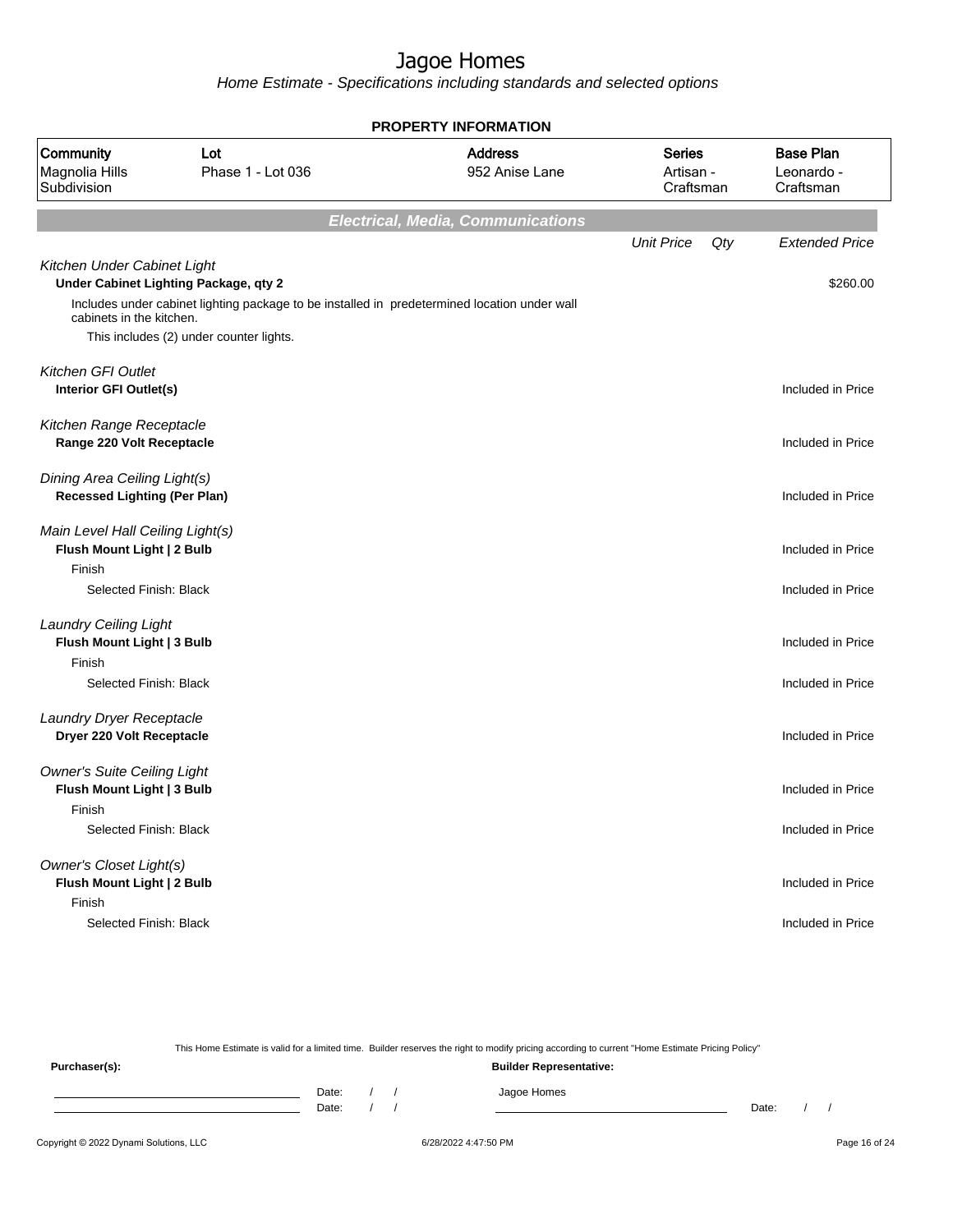Home Estimate - Specifications including standards and selected options

|                                                                        | <b>PROPERTY INFORMATION</b>                                                                                                                                                             |                                  |                                         |     |                                             |  |  |  |  |  |
|------------------------------------------------------------------------|-----------------------------------------------------------------------------------------------------------------------------------------------------------------------------------------|----------------------------------|-----------------------------------------|-----|---------------------------------------------|--|--|--|--|--|
| Community<br>Magnolia Hills<br>Subdivision                             | Lot<br>Phase 1 - Lot 036                                                                                                                                                                | <b>Address</b><br>952 Anise Lane | <b>Series</b><br>Artisan -<br>Craftsman |     | <b>Base Plan</b><br>Leonardo -<br>Craftsman |  |  |  |  |  |
|                                                                        |                                                                                                                                                                                         |                                  |                                         |     |                                             |  |  |  |  |  |
|                                                                        |                                                                                                                                                                                         |                                  | <b>Unit Price</b>                       | Qty | <b>Extended Price</b>                       |  |  |  |  |  |
| <b>Owner's Bath Vanity Light</b>                                       | Winslow   3 Light   21.5"   45886   Qty 2                                                                                                                                               |                                  |                                         |     | \$380.00                                    |  |  |  |  |  |
|                                                                        | The Winslow vanity light features a classic look with clear seeded glass. Winslow vanity light<br>is perfect in several aesthetic environments, including traditional and transitional. |                                  |                                         |     |                                             |  |  |  |  |  |
| mix in finishes.                                                       | Designer Recommendation: Pair Winslow in Black with Chrome Faucets for a classic but fun                                                                                                |                                  |                                         |     |                                             |  |  |  |  |  |
| Finish<br>Selected Finish: Black BK                                    |                                                                                                                                                                                         |                                  |                                         |     | Included in Price                           |  |  |  |  |  |
|                                                                        |                                                                                                                                                                                         |                                  |                                         |     |                                             |  |  |  |  |  |
|                                                                        | Owner's Bath Additional Tub/Shower Light<br>Additional Tub/Shower Light Fixture w/ Switch                                                                                               |                                  |                                         |     | \$195.00                                    |  |  |  |  |  |
|                                                                        | Includes one tub/shower special recessed light fixture with switch in choice of bathroom.<br>Technical Specification: Buyer must indicate choice of bath.                               |                                  |                                         |     |                                             |  |  |  |  |  |
| Bath Exhaust Fan, Fan Only                                             | Owner's Bath Exhaust Fan or Fan/Light                                                                                                                                                   |                                  |                                         |     | Included in Price                           |  |  |  |  |  |
| <b>Owner's Bath GFI Outlet</b><br><b>GFI Interior Outlet(s)</b>        |                                                                                                                                                                                         |                                  |                                         |     | Included in Price                           |  |  |  |  |  |
| <b>Bedroom 2 Ceiling Light</b><br>Flush Mount Light   3 Bulb<br>Finish |                                                                                                                                                                                         |                                  |                                         |     | Included in Price                           |  |  |  |  |  |
| Selected Finish: Black                                                 |                                                                                                                                                                                         |                                  |                                         |     | Included in Price                           |  |  |  |  |  |
| <b>Bedroom 2 Closet Light</b>                                          |                                                                                                                                                                                         |                                  |                                         |     |                                             |  |  |  |  |  |
| Flush Mount Light   2 Bulb                                             |                                                                                                                                                                                         |                                  |                                         |     | Included in Price                           |  |  |  |  |  |
| Finish<br>Selected Finish: Black                                       |                                                                                                                                                                                         |                                  |                                         |     | Included in Price                           |  |  |  |  |  |
| <b>Bedroom 3 Ceiling Light</b><br>Flush Mount Light   3 Bulb<br>Finish |                                                                                                                                                                                         |                                  |                                         |     | Included in Price                           |  |  |  |  |  |
| Selected Finish: Black                                                 |                                                                                                                                                                                         |                                  |                                         |     | Included in Price                           |  |  |  |  |  |
| <b>Bedroom 3 Closet Light</b><br>Flush Mount Light   2 Bulb<br>Finish  |                                                                                                                                                                                         |                                  |                                         |     | Included in Price                           |  |  |  |  |  |
| Selected Finish: Black                                                 |                                                                                                                                                                                         |                                  |                                         |     | Included in Price                           |  |  |  |  |  |

Copyright © 2022 Dynami Solutions, LLC <br>
6/28/2022 4:47:50 PM Page 17 of 24 This Home Estimate is valid for a limited time. Builder reserves the right to modify pricing according to current "Home Estimate Pricing Policy" **Purchaser(s): Builder Representative:** Date: / / Jagoe Homes<br>Date: / / Jagoe Homes Date: / / Date: / /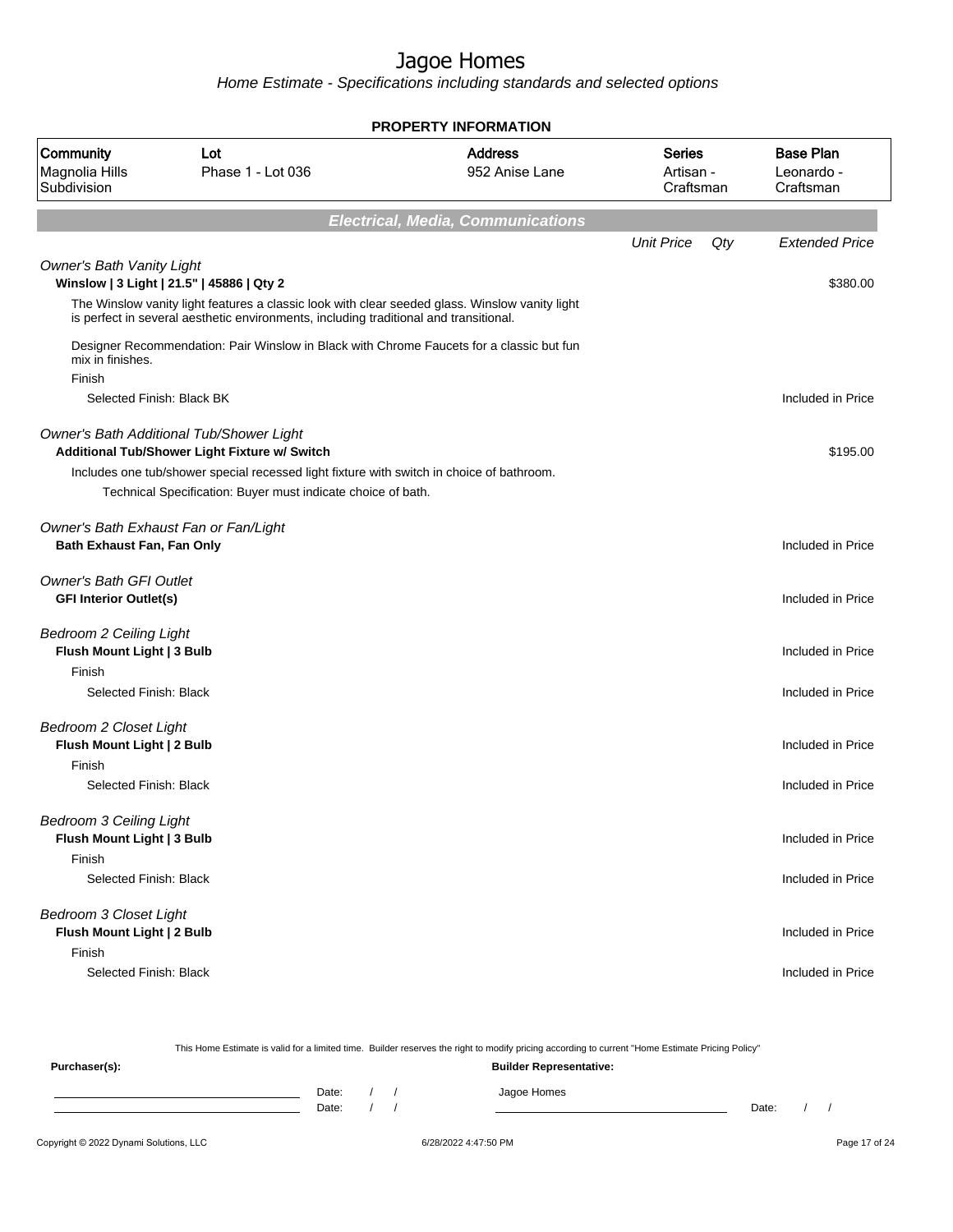Home Estimate - Specifications including standards and selected options

|                                                                 |                                                                                                                                                                                         | <b>PROPERTY INFORMATION</b>              |                                         |     |                                             |
|-----------------------------------------------------------------|-----------------------------------------------------------------------------------------------------------------------------------------------------------------------------------------|------------------------------------------|-----------------------------------------|-----|---------------------------------------------|
| Community<br>Magnolia Hills<br>Subdivision                      | Lot<br>Phase 1 - Lot 036                                                                                                                                                                | <b>Address</b><br>952 Anise Lane         | <b>Series</b><br>Artisan -<br>Craftsman |     | <b>Base Plan</b><br>Leonardo -<br>Craftsman |
|                                                                 |                                                                                                                                                                                         | <b>Electrical, Media, Communications</b> |                                         |     |                                             |
|                                                                 |                                                                                                                                                                                         |                                          | <b>Unit Price</b>                       | Qtv | <b>Extended Price</b>                       |
| <b>Bath 2 Vanity Light</b><br>Winslow   3 Light   21.5"   45886 |                                                                                                                                                                                         |                                          |                                         |     | \$190.00                                    |
|                                                                 | The Winslow vanity light features a classic look with clear seeded glass. Winslow vanity light<br>is perfect in several aesthetic environments, including traditional and transitional. |                                          |                                         |     |                                             |
| mix in finishes.<br>Finish                                      | Designer Recommendation: Pair Winslow in Black with Chrome Faucets for a classic but fun                                                                                                |                                          |                                         |     |                                             |
|                                                                 | Selected Finish: Black BK                                                                                                                                                               |                                          |                                         |     | Included in Price                           |
| <b>Bath 2 Additional Tub/Shower Light</b>                       | Additional Tub/Shower Light Fixture w/ Switch                                                                                                                                           |                                          |                                         |     | \$195.00                                    |
|                                                                 | Includes one tub/shower special recessed light fixture with switch in choice of bathroom.<br>Technical Specification: Buyer must indicate choice of bath.                               |                                          |                                         |     |                                             |
| Bath 2 Exhaust Fan or Fan/Light<br>Bath Exhaust Fan, Fan Only   |                                                                                                                                                                                         |                                          |                                         |     | Included in Price                           |
| <b>Bath 2 GFI Outlet</b><br>Interior GFI Outlet(s)              |                                                                                                                                                                                         |                                          |                                         |     | Included in Price                           |
| Garage Ceiling Light(s)<br>Keyless (2)                          |                                                                                                                                                                                         |                                          |                                         |     | Included in Price                           |
| Garage Opener<br><b>Garage Door Opener Pre-Wire</b>             |                                                                                                                                                                                         |                                          |                                         |     | Included in Price                           |
| Garage Exterior Light                                           | Coach Light Kichler #49926 BKT Capanna                                                                                                                                                  |                                          |                                         |     | Included in Price                           |
| Height: 16.00"                                                  | The 16" 1-light outdoor wall light from the Capanna™ collection features waterfall glass.<br>Technical Specification: Width: 10.50"                                                     |                                          |                                         |     |                                             |
| Finish                                                          |                                                                                                                                                                                         |                                          |                                         |     |                                             |
|                                                                 | Selected Finish: Textured Black                                                                                                                                                         |                                          |                                         |     | Included in Price                           |
|                                                                 |                                                                                                                                                                                         |                                          |                                         |     |                                             |

This Home Estimate is valid for a limited time. Builder reserves the right to modify pricing according to current "Home Estimate Pricing Policy"

**Purchaser(s): Builder Representative:** Date: / / Jagoe Homes<br>Date: / / Jagoe Homes Date: / / **Date: / / 2006** Date: / / / Date: / / / Date: / / / 2006 Date: / / / 2006 Date: / / / 2006 Date: / / / 2006 Date: / / / 2007 Date: / / / 2007 Date: / / / 2007 Date: / / / 2007 Date: / / / 2007 Date: / / / 2007 D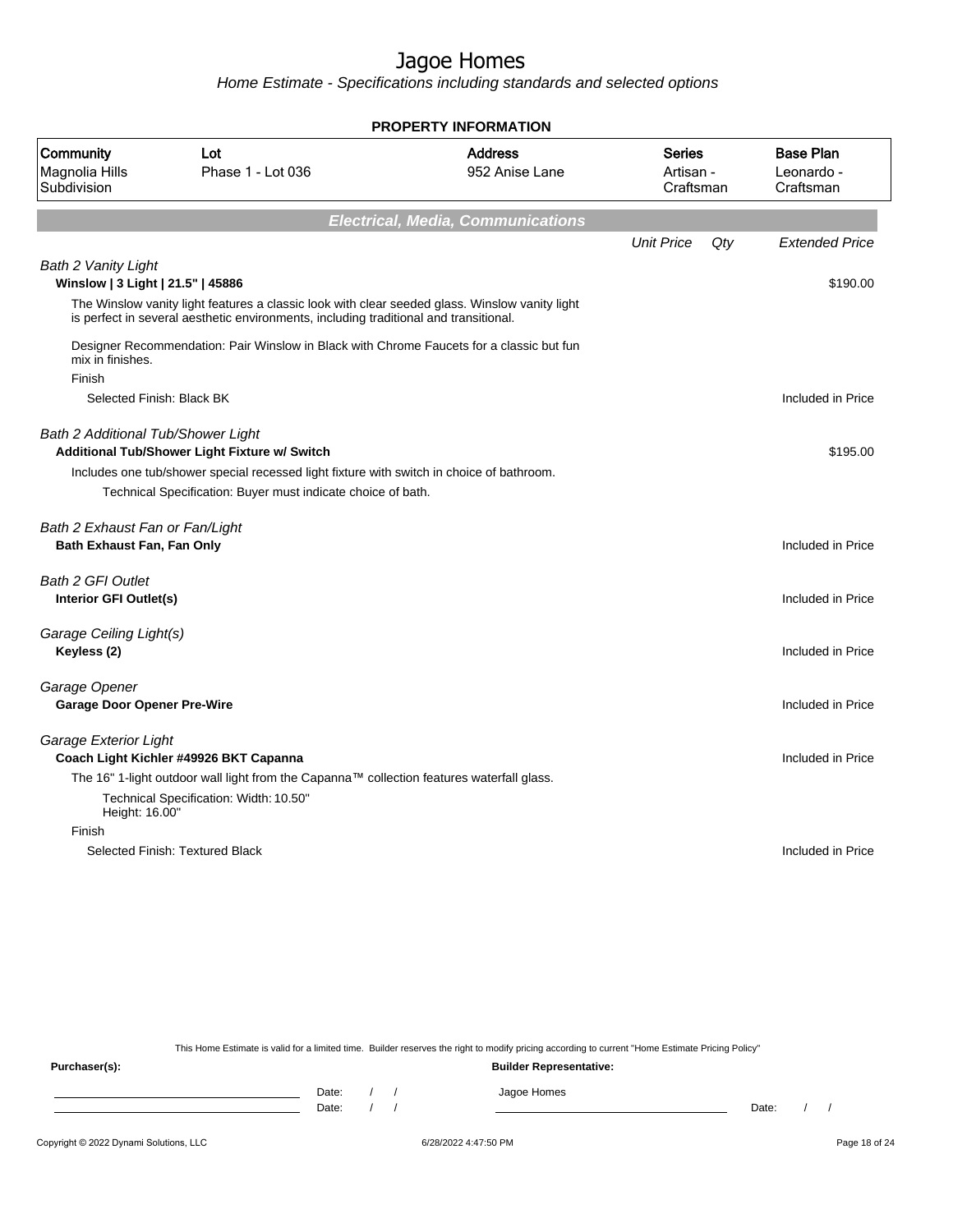|                                                                            |                                                                                                                                                                                                                                                                                                                                            | <b>PROPERTY INFORMATION</b>              |                                         |     |                                             |
|----------------------------------------------------------------------------|--------------------------------------------------------------------------------------------------------------------------------------------------------------------------------------------------------------------------------------------------------------------------------------------------------------------------------------------|------------------------------------------|-----------------------------------------|-----|---------------------------------------------|
| Community<br>Magnolia Hills<br>Subdivision                                 | Lot<br>Phase 1 - Lot 036                                                                                                                                                                                                                                                                                                                   | <b>Address</b><br>952 Anise Lane         | <b>Series</b><br>Artisan -<br>Craftsman |     | <b>Base Plan</b><br>Leonardo -<br>Craftsman |
|                                                                            |                                                                                                                                                                                                                                                                                                                                            | <b>Electrical, Media, Communications</b> |                                         |     |                                             |
|                                                                            |                                                                                                                                                                                                                                                                                                                                            |                                          | <b>Unit Price</b>                       | Qty | <b>Extended Price</b>                       |
| <b>Outside Retreat Light</b>                                               | Exterior Kichler Light #49924 Capanna                                                                                                                                                                                                                                                                                                      |                                          |                                         |     | Included in Price                           |
|                                                                            | The 10.25" 1-light outdoor wall light from the Capanna(TM) collection gives the classic<br>lantern light a linear update. A textured black finish and squared edges, including a capstone<br>finial, combine with artful waterfall glass to create a style that works on homes with modern,<br>transitional or arts & crafts architecture. |                                          |                                         |     |                                             |
| 6.50W X 10.25H<br>Finish                                                   |                                                                                                                                                                                                                                                                                                                                            |                                          |                                         |     |                                             |
|                                                                            | Selected Finish: Black Textured                                                                                                                                                                                                                                                                                                            |                                          |                                         |     | Included in Price                           |
| <b>Attic Light</b>                                                         |                                                                                                                                                                                                                                                                                                                                            |                                          |                                         |     |                                             |
| <b>Attic Lights Keyless</b>                                                |                                                                                                                                                                                                                                                                                                                                            |                                          |                                         |     | Included in Price                           |
| <b>Front Door Doorbell Button</b><br><b>Doorbell Button at Front Door</b>  |                                                                                                                                                                                                                                                                                                                                            |                                          |                                         |     | Included in Price                           |
| Front Door Door Chime<br><b>Door Chime</b>                                 |                                                                                                                                                                                                                                                                                                                                            |                                          |                                         |     | Included in Price                           |
|                                                                            | <b>Entire Home - Electrical Outlets and Switches</b><br>Electrical Outlets & Switches per Plan & Code                                                                                                                                                                                                                                      |                                          |                                         |     | Included in Price                           |
| Color                                                                      |                                                                                                                                                                                                                                                                                                                                            |                                          |                                         |     |                                             |
| Selected Color: White                                                      |                                                                                                                                                                                                                                                                                                                                            |                                          |                                         |     | Included in Price                           |
|                                                                            | Entire Home - Cable TV/Phone Outlets (Qty 6 Total)                                                                                                                                                                                                                                                                                         |                                          |                                         |     |                                             |
| <b>Cable TV Outlets, RG6 wire</b>                                          |                                                                                                                                                                                                                                                                                                                                            |                                          |                                         | 5   | Included in Price                           |
| <b>Telephone Interior Jacks</b>                                            |                                                                                                                                                                                                                                                                                                                                            |                                          |                                         |     | \$0.00                                      |
|                                                                            | Entire Home - Braced and Wired for Future Ceiling Fan at Existing Ceiling Light<br><b>Light Location Braced and Wired for Future Ceiling Fan</b>                                                                                                                                                                                           |                                          | \$115.00                                | 3   | \$345.00                                    |
|                                                                            | Includes addition of bracing and box for ceiling fan addition with a switch                                                                                                                                                                                                                                                                |                                          |                                         |     |                                             |
|                                                                            | <b>Comments: Bedrooms</b>                                                                                                                                                                                                                                                                                                                  |                                          |                                         |     |                                             |
| <b>Entire Home Electrical Service</b><br><b>Electrical Service 200 AMP</b> | Includes 200 AMP electric service upgrade for the entire house.                                                                                                                                                                                                                                                                            |                                          |                                         |     | Included in Price                           |
| <b>Exterior Electrical Service</b>                                         |                                                                                                                                                                                                                                                                                                                                            |                                          |                                         |     |                                             |
| <b>Electrical Service Underground</b>                                      |                                                                                                                                                                                                                                                                                                                                            |                                          |                                         |     | Included in Price                           |

| This Home Estimate is valid for a limited time. Builder reserves the right to modify pricing according to current "Home Estimate Pricing Policy" |       |  |  |                                |       |  |  |
|--------------------------------------------------------------------------------------------------------------------------------------------------|-------|--|--|--------------------------------|-------|--|--|
| Purchaser(s):                                                                                                                                    |       |  |  | <b>Builder Representative:</b> |       |  |  |
|                                                                                                                                                  | Date: |  |  | Jagoe Homes                    |       |  |  |
|                                                                                                                                                  | Date: |  |  |                                | Date: |  |  |
|                                                                                                                                                  |       |  |  |                                |       |  |  |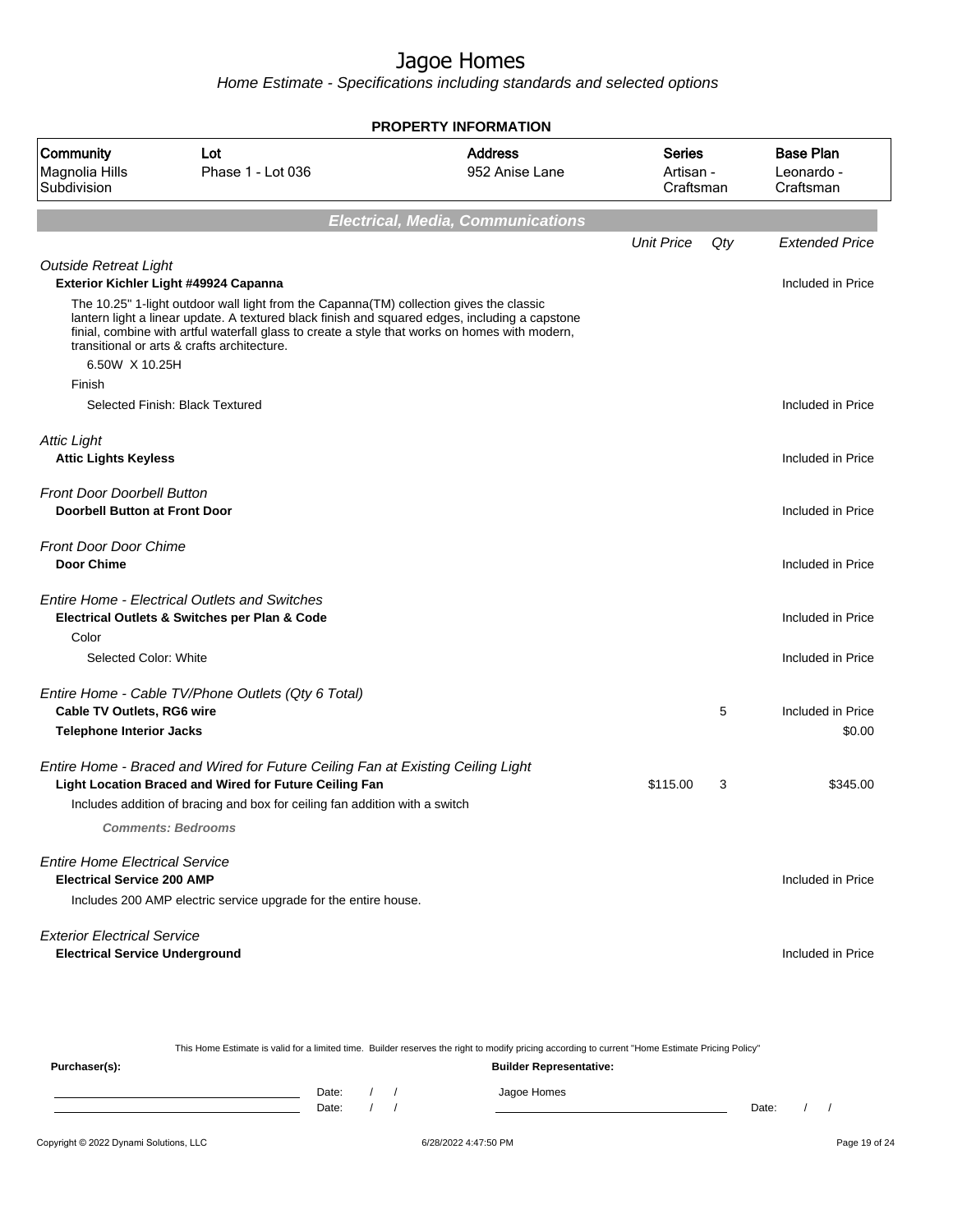Home Estimate - Specifications including standards and selected options

|                                                                             |                                                                                                                                                                        | <b>PROPERTY INFORMATION</b>              |                                         |     |                                             |
|-----------------------------------------------------------------------------|------------------------------------------------------------------------------------------------------------------------------------------------------------------------|------------------------------------------|-----------------------------------------|-----|---------------------------------------------|
| Community<br>Magnolia Hills<br>Subdivision                                  | Lot<br>Phase 1 - Lot 036                                                                                                                                               | <b>Address</b><br>952 Anise Lane         | <b>Series</b><br>Artisan -<br>Craftsman |     | <b>Base Plan</b><br>Leonardo -<br>Craftsman |
|                                                                             |                                                                                                                                                                        | <b>Electrical, Media, Communications</b> |                                         |     |                                             |
|                                                                             |                                                                                                                                                                        |                                          | <b>Unit Price</b>                       | Qty | <b>Extended Price</b>                       |
| <b>Smoke Detectors</b><br>Smoke Detectors, per plan                         |                                                                                                                                                                        |                                          |                                         |     | Included in Price                           |
| <b>Carbon Monoxide Detectors</b>                                            | Carbon Monoxide Detectors, per plan                                                                                                                                    |                                          |                                         |     | Included in Price                           |
|                                                                             |                                                                                                                                                                        | <b>HVAC</b>                              |                                         |     |                                             |
|                                                                             |                                                                                                                                                                        |                                          | <b>Unit Price</b>                       | Qty | <b>Extended Price</b>                       |
| <b>Entire Home Air Conditioner</b><br>14 Seer Air Conditioning System       |                                                                                                                                                                        |                                          |                                         |     | Included in Price                           |
|                                                                             | Up to 14 Seer Air Conditioning System                                                                                                                                  |                                          |                                         |     |                                             |
| <b>Entire Home Furnace</b>                                                  | 92% Plus High Efficiency Gas Home Furnace<br>Includes 92% plus high efficiency gas home furnace<br>Builder makes no guarantee with respect to heating and cooling cost |                                          |                                         |     | Included in Price                           |
| <b>Entire Home Furnace Filter</b><br>Aprilaire Model 2000 Series Air Filter |                                                                                                                                                                        |                                          |                                         |     | Included in Price                           |
| <b>Entire Home Thermostat</b><br><b>Programmable Thermostat</b>             |                                                                                                                                                                        |                                          |                                         |     | Included in Price                           |
| <b>Indoor Air Quality</b>                                                   | Honeywell Fresh Air Ventilation System                                                                                                                                 |                                          |                                         |     | Included in Price                           |
| <b>Entire Home Duct System</b><br><b>Flexible Duct</b>                      |                                                                                                                                                                        |                                          |                                         |     | Included in Price                           |
| <b>Entire Home Return Air</b><br><b>Multiple Return Air Vents</b>           | One Return per Bedroom & One Central Return                                                                                                                            |                                          |                                         |     | Included in Price                           |
| <b>Laundry Dryer Vent</b><br><b>Dryer Vent Vented to Outside</b>            |                                                                                                                                                                        |                                          |                                         |     | Included in Price                           |

This Home Estimate is valid for a limited time. Builder reserves the right to modify pricing according to current "Home Estimate Pricing Policy" **Purchaser(s): Builder Representative:** Date: / / Jagoe Homes<br>Date: / / Jagoe Homes Date: / / Date: / /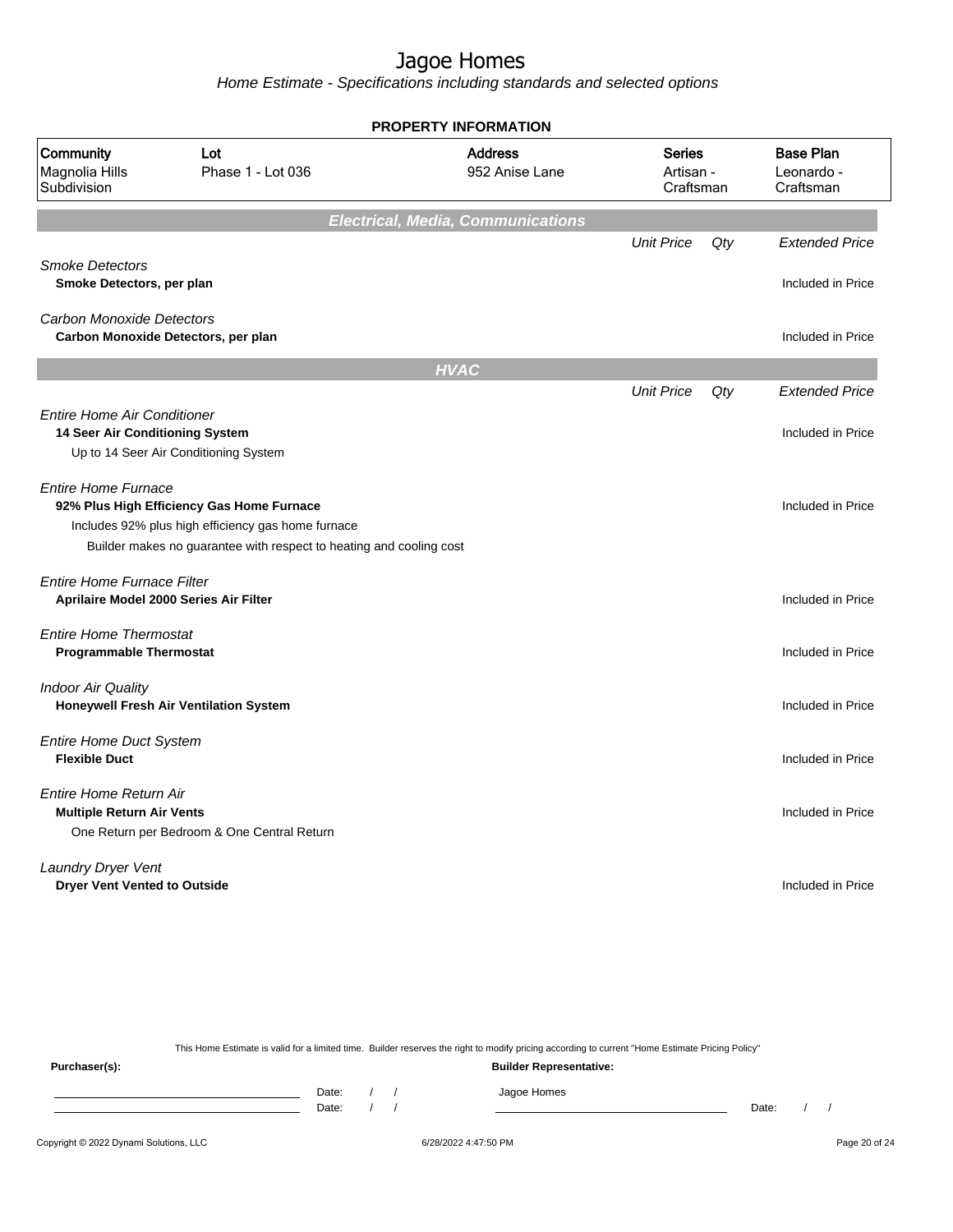Home Estimate - Specifications including standards and selected options

|                                            |                                                                                                                                                    | PROPERTY INFORMATION             |                                         |     |                                             |
|--------------------------------------------|----------------------------------------------------------------------------------------------------------------------------------------------------|----------------------------------|-----------------------------------------|-----|---------------------------------------------|
| Community<br>Magnolia Hills<br>Subdivision | Lot<br>Phase 1 - Lot 036                                                                                                                           | <b>Address</b><br>952 Anise Lane | <b>Series</b><br>Artisan -<br>Craftsman |     | <b>Base Plan</b><br>Leonardo -<br>Craftsman |
|                                            |                                                                                                                                                    | <b>Floor Coverings</b>           |                                         |     |                                             |
|                                            |                                                                                                                                                    |                                  | <b>Unit Price</b>                       | Qty | <b>Extended Price</b>                       |
| <b>Entire Home Carpet Selection</b>        |                                                                                                                                                    |                                  |                                         |     |                                             |
| <b>Mohawk Carpet   Top Card II</b>         |                                                                                                                                                    |                                  |                                         |     | Included in Price                           |
|                                            | Our Proven Performer, Top Card II, offers colorfast and consistent solution dyed Everstrand<br>polyester fiber with a 15 yr Manufacturer Warranty. |                                  |                                         |     |                                             |
| Color                                      |                                                                                                                                                    |                                  |                                         |     |                                             |
|                                            | Selected Color: 945 London Fog                                                                                                                     |                                  |                                         |     | Included in Price                           |
| <b>Entire Home Carpet Pad</b>              |                                                                                                                                                    |                                  |                                         |     |                                             |
| 6# Carpet Pad                              |                                                                                                                                                    |                                  |                                         |     | Included in Price                           |
|                                            |                                                                                                                                                    |                                  |                                         |     |                                             |
|                                            | Foyer/Bath 2/Kit/Dining/Family Room/Halls/Laundry<br>Luxury Vinyl Plank   Mohawk Arrington                                                         |                                  |                                         |     | Included in Price                           |
|                                            | Mohawk's Arrington offers a water-resistant construction, comfort underfoot, and high<br>resistance to dents and scratches in a hardwood look.     |                                  |                                         |     |                                             |
| Color                                      |                                                                                                                                                    |                                  |                                         |     |                                             |
|                                            | Selected Color: Gauntlet Gray AU896                                                                                                                |                                  |                                         |     | Included in Price                           |
| Direction                                  |                                                                                                                                                    |                                  |                                         |     |                                             |
|                                            | Selected Direction: Front to Back                                                                                                                  |                                  |                                         |     | Included in Price                           |
| <b>Owner's Bath Flooring</b>               |                                                                                                                                                    |                                  |                                         |     |                                             |
|                                            | Luxury Vinyl Plank   Mohawk Arrington                                                                                                              |                                  |                                         |     | Included in Price                           |
|                                            | Mohawk's Arrington offers a water-resistant construction, comfort underfoot, and high<br>resistance to dents and scratches in a hardwood look.     |                                  |                                         |     |                                             |
| Color                                      |                                                                                                                                                    |                                  |                                         |     |                                             |
|                                            | Selected Color: Gauntlet Gray AU896                                                                                                                |                                  |                                         |     | Included in Price                           |
| Direction                                  |                                                                                                                                                    |                                  |                                         |     |                                             |
|                                            | Selected Direction: Front to Back                                                                                                                  |                                  |                                         |     | Included in Price                           |
|                                            |                                                                                                                                                    | <b>Shelving</b>                  |                                         |     |                                             |
|                                            |                                                                                                                                                    |                                  | <b>Unit Price</b>                       | Qty | <b>Extended Price</b>                       |
| <b>Owner's Closet Shelf &amp; Rod</b>      |                                                                                                                                                    |                                  |                                         |     |                                             |
|                                            | Closet Shelf 12" Shelf & Rod - 2 Runs Width of Closet - Supported 2'0" O.C. Vented                                                                 |                                  |                                         |     | Included in Price                           |
| Long Garment Hanging                       |                                                                                                                                                    |                                  |                                         |     |                                             |
|                                            | Selected Long Garment Hanging: None                                                                                                                |                                  |                                         |     | Included in Price                           |
| Standard Hanging                           |                                                                                                                                                    |                                  |                                         |     |                                             |
|                                            | Selected Standard Hanging: Standard Hanging (42" & 84")                                                                                            |                                  |                                         |     | Included in Price                           |
|                                            |                                                                                                                                                    |                                  |                                         |     |                                             |

**PROPERTY INFORMATION**

This Home Estimate is valid for a limited time. Builder reserves the right to modify pricing according to current "Home Estimate Pricing Policy"

**Purchaser(s): Builder Representative:** Date: / / Jagoe Homes<br>Date: / / Jagoe Homes Date: / / **Date: / / 2006** Date: / / / Date: / / / Date: / / / 2006 Date: / / / 2006 Date: / / / 2006 Date: / / / 2006 Date: / / / 2007 Date: / / / 2007 Date: / / / 2007 Date: / / / 2007 Date: / / / 2007 Date: / / / 2007 D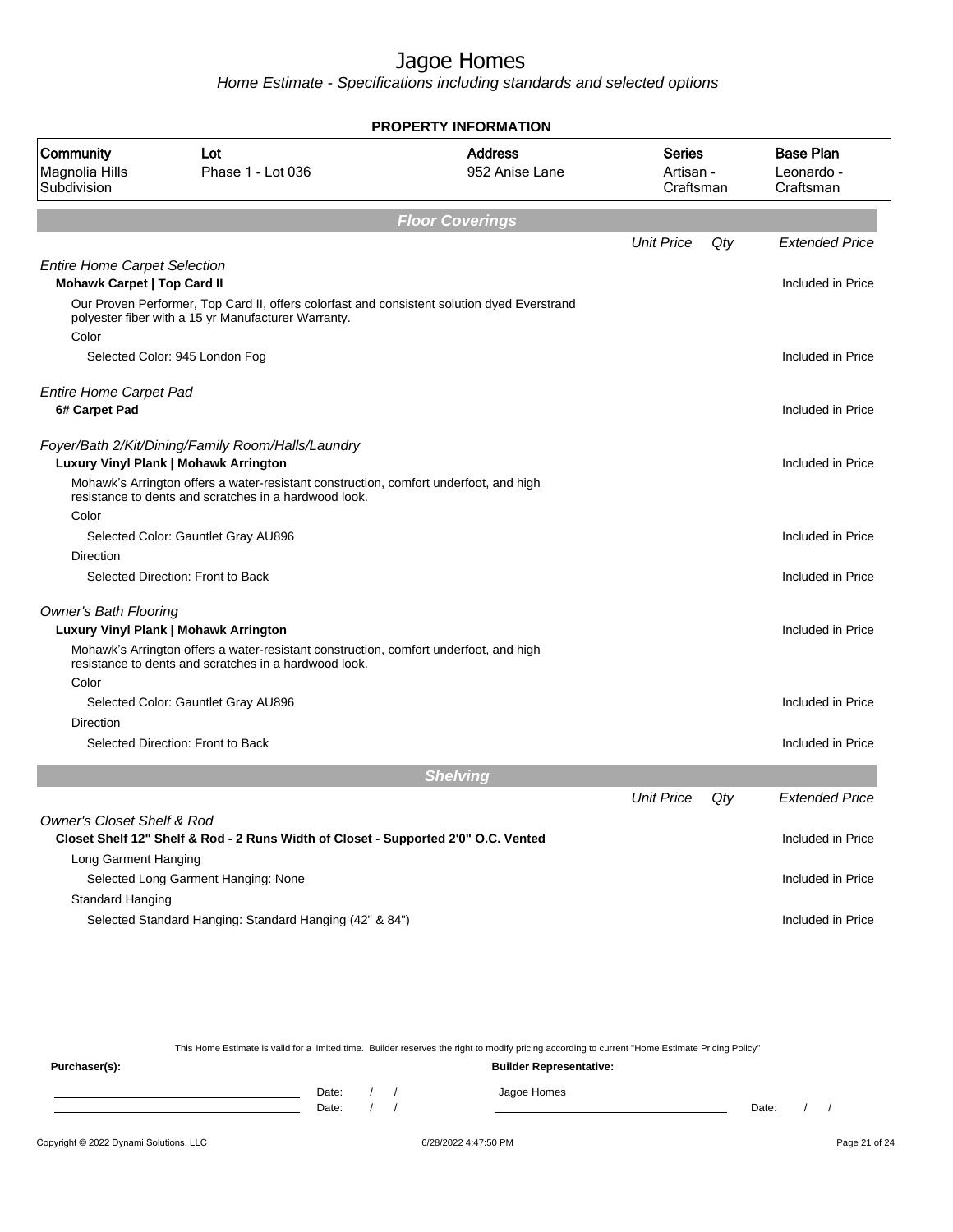|                                                                 |                                                                                    | <b>PROPERTY INFORMATION</b>      |                                  |     |                                             |
|-----------------------------------------------------------------|------------------------------------------------------------------------------------|----------------------------------|----------------------------------|-----|---------------------------------------------|
| Community<br>Magnolia Hills<br>Subdivision                      | Lot<br>Phase 1 - Lot 036                                                           | <b>Address</b><br>952 Anise Lane | Series<br>Artisan -<br>Craftsman |     | <b>Base Plan</b><br>Leonardo -<br>Craftsman |
|                                                                 |                                                                                    | <b>Shelving</b>                  |                                  |     |                                             |
|                                                                 |                                                                                    |                                  | <b>Unit Price</b>                | Qty | <b>Extended Price</b>                       |
| Bedroom 2 Closet Shelf & Rod                                    | Closet Shelf 12" Shelf & Rod - 2 Runs Width of Closet - Supported 2'0" O.C. Vented |                                  |                                  |     | Included in Price                           |
| Long Garment Hanging                                            | Selected Long Garment Hanging: None                                                |                                  |                                  |     | Included in Price                           |
| Standard Hanging                                                | Selected Standard Hanging: Standard Hanging (42" & 84")                            |                                  |                                  |     | Included in Price                           |
| Bedroom 3 Closet Shelf & Rod                                    | Closet Shelf 12" Shelf & Rod - 2 Runs Width of Closet - Supported 2'0" O.C. Vented |                                  |                                  |     | Included in Price                           |
| Long Garment Hanging<br>Standard Hanging                        | Selected Long Garment Hanging: None                                                |                                  |                                  |     | Included in Price                           |
|                                                                 | Selected Standard Hanging: Standard Hanging (42" & 84")                            |                                  |                                  |     | Included in Price                           |
| <b>Entire Home Storage Shelf</b>                                | Storage Shelf 12" and 16" deep- Vented (per plan)                                  |                                  |                                  |     | Included in Price                           |
|                                                                 |                                                                                    | <b>Foundations</b>               |                                  |     |                                             |
| <b>Entire Home Footing Size</b>                                 |                                                                                    |                                  | <b>Unit Price</b>                | Qty | <b>Extended Price</b>                       |
| 19" Wide x 8" Deep, 3000 psi,                                   |                                                                                    |                                  |                                  |     | \$0.00                                      |
|                                                                 |                                                                                    | <b>Framing</b>                   |                                  |     |                                             |
|                                                                 |                                                                                    |                                  | <b>Unit Price</b>                | Qty | <b>Extended Price</b>                       |
| Fntire Home 2 x 4 Wall Studs<br>Studs 2 x 4 @ 16" oc, SPF Grade |                                                                                    |                                  |                                  |     | Included in Price                           |
| Entire Home 2 x 6 Wall Studs                                    | Studs 2 x 6 @ 24" oc, SPF Grade (Per Plan)                                         |                                  |                                  |     | Included in Price                           |
| <b>Entire Home Exterior Wall Sheathing</b>                      | Exterior Wall Sheathing (7/16" OSB &/or 1/2" Styrofoam)                            |                                  |                                  |     | Included in Price                           |
| <b>Exterior Wall Covering House Wrap</b>                        | Entire Home Exterior Wall House Wrap                                               |                                  |                                  |     | Included in Price                           |
| <b>Entire Home Foundation Plates</b>                            | <b>Foundation Plates treated yellow pine</b>                                       |                                  |                                  |     | Included in Price                           |

|                                        |                |  | This Home Estimate is valid for a limited time. Builder reserves the right to modify pricing according to current "Home Estimate Pricing Policy" |       |  |               |
|----------------------------------------|----------------|--|--------------------------------------------------------------------------------------------------------------------------------------------------|-------|--|---------------|
| Purchaser(s):                          |                |  | <b>Builder Representative:</b>                                                                                                                   |       |  |               |
|                                        | Date:<br>Date: |  | Jagoe Homes                                                                                                                                      | Date: |  |               |
| Copyright © 2022 Dynami Solutions, LLC |                |  | 6/28/2022 4:47:50 PM                                                                                                                             |       |  | Page 22 of 24 |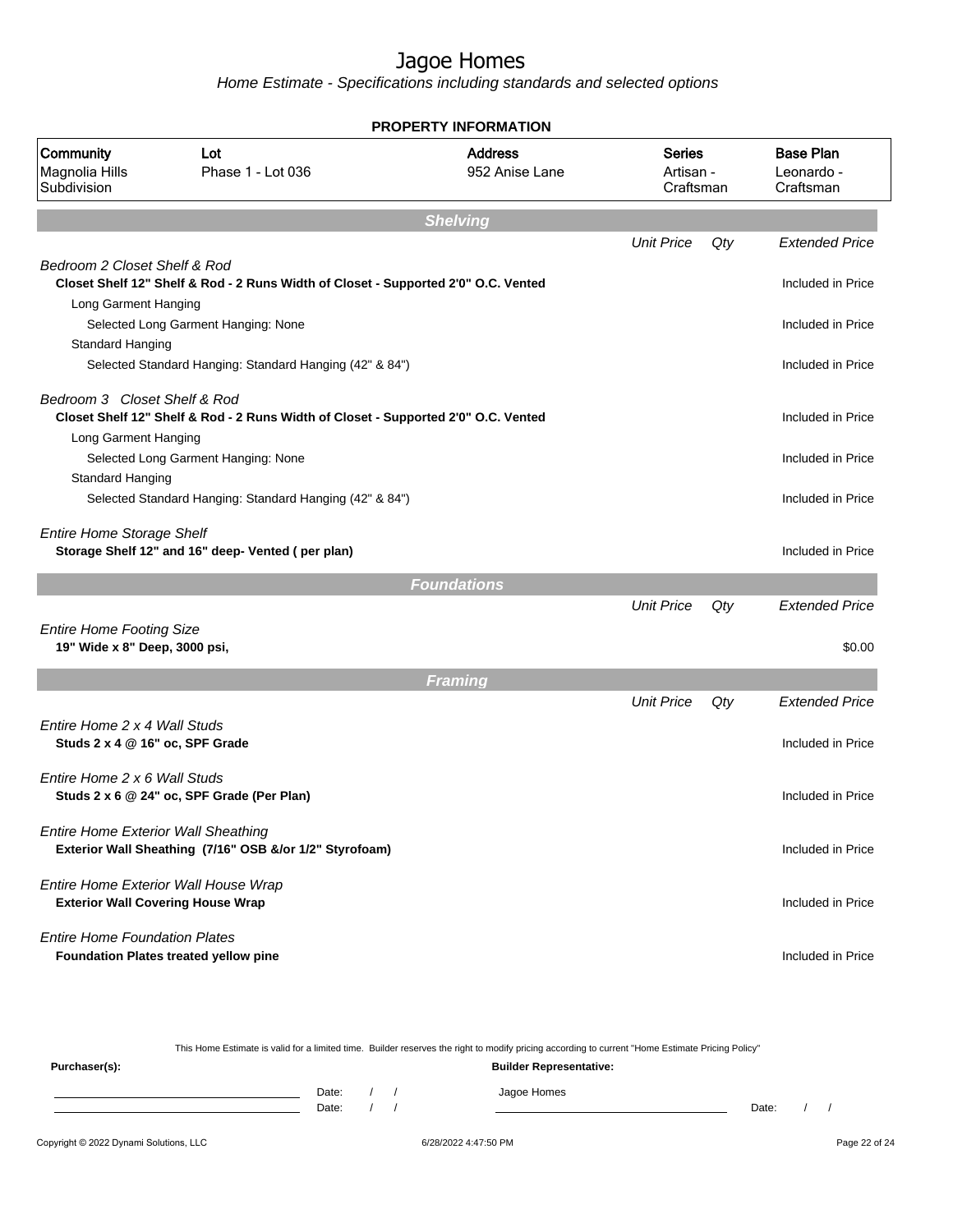|                                                                                                      |                                                                                                      | <b>PROPERTY INFORMATION</b>      |                                         |     |                                             |
|------------------------------------------------------------------------------------------------------|------------------------------------------------------------------------------------------------------|----------------------------------|-----------------------------------------|-----|---------------------------------------------|
| Community<br>Magnolia Hills<br>Subdivision                                                           | Lot<br>Phase 1 - Lot 036                                                                             | <b>Address</b><br>952 Anise Lane | <b>Series</b><br>Artisan -<br>Craftsman |     | <b>Base Plan</b><br>Leonardo -<br>Craftsman |
|                                                                                                      |                                                                                                      | <b>Framing</b>                   |                                         |     |                                             |
|                                                                                                      |                                                                                                      |                                  | <b>Unit Price</b>                       | Qty | <b>Extended Price</b>                       |
| Main Level Ceiling Heights<br>Interior Flat Ceiling Height 9'0"<br>Certain ceiling heights may vary. |                                                                                                      |                                  |                                         |     | Included in Price                           |
| Per Plan Roof Trusses                                                                                |                                                                                                      |                                  |                                         |     |                                             |
| <b>Roof Trusses</b>                                                                                  |                                                                                                      |                                  |                                         |     | Included in Price                           |
| <b>Roof Sheathing</b><br>Roof Sheathing 7/16" OSB                                                    |                                                                                                      |                                  |                                         |     | Included in Price                           |
|                                                                                                      |                                                                                                      | <b>Landscaping &amp; Yard</b>    |                                         |     |                                             |
|                                                                                                      |                                                                                                      |                                  | <b>Unit Price</b>                       | Qty | <b>Extended Price</b>                       |
| Exterior Lawn Sod<br><b>Basins</b> )                                                                 | Sod All of Yard, Fescue & Bluegrass (Excludes Areas with Brush & Trees & Retention                   |                                  |                                         |     | Included in Price                           |
| Shrubs & Trees                                                                                       | Shrubs & Trees 5/18" shrubs, 3/3' upright shrubs, 1 tree and landscape mulch                         |                                  |                                         |     | Included in Price                           |
|                                                                                                      |                                                                                                      | <b>Ventilation</b>               |                                         |     |                                             |
|                                                                                                      |                                                                                                      |                                  | <b>Unit Price</b>                       | Qty | <b>Extended Price</b>                       |
| <b>Bath Vent Fans</b><br><b>Bath Fans Vented to Exterior</b>                                         |                                                                                                      |                                  |                                         |     | Included in Price                           |
|                                                                                                      | Kitchen Range Hood or Microwave Hood Vent<br>Kitchen Range Hood or Microwave Hood Vented to Exterior |                                  |                                         |     | Included in Price                           |
| Roof Whirlybird                                                                                      | Aluminum Turbine Ventilator "Whirlybird", by design                                                  |                                  |                                         |     | Included in Price                           |
| <b>Home Soffit Vents</b>                                                                             | Soffit Vent Continuous Perforated Vinyl                                                              |                                  |                                         |     | Included in Price                           |
|                                                                                                      |                                                                                                      | <b>Site Layout</b>               |                                         |     |                                             |
|                                                                                                      |                                                                                                      |                                  | <b>Unit Price</b>                       | Qty | <b>Extended Price</b>                       |
| Home Elevation & Site Placement                                                                      | Elevation & Location Established by Contractor                                                       |                                  |                                         |     | Included in Price                           |

|               |       |  | This Home Estimate is valid for a limited time. Builder reserves the right to modify pricing according to current "Home Estimate Pricing Policy" |       |  |
|---------------|-------|--|--------------------------------------------------------------------------------------------------------------------------------------------------|-------|--|
| Purchaser(s): |       |  | <b>Builder Representative:</b>                                                                                                                   |       |  |
|               | Date: |  | Jagoe Homes                                                                                                                                      |       |  |
|               | Date: |  |                                                                                                                                                  | Date: |  |
|               |       |  |                                                                                                                                                  |       |  |